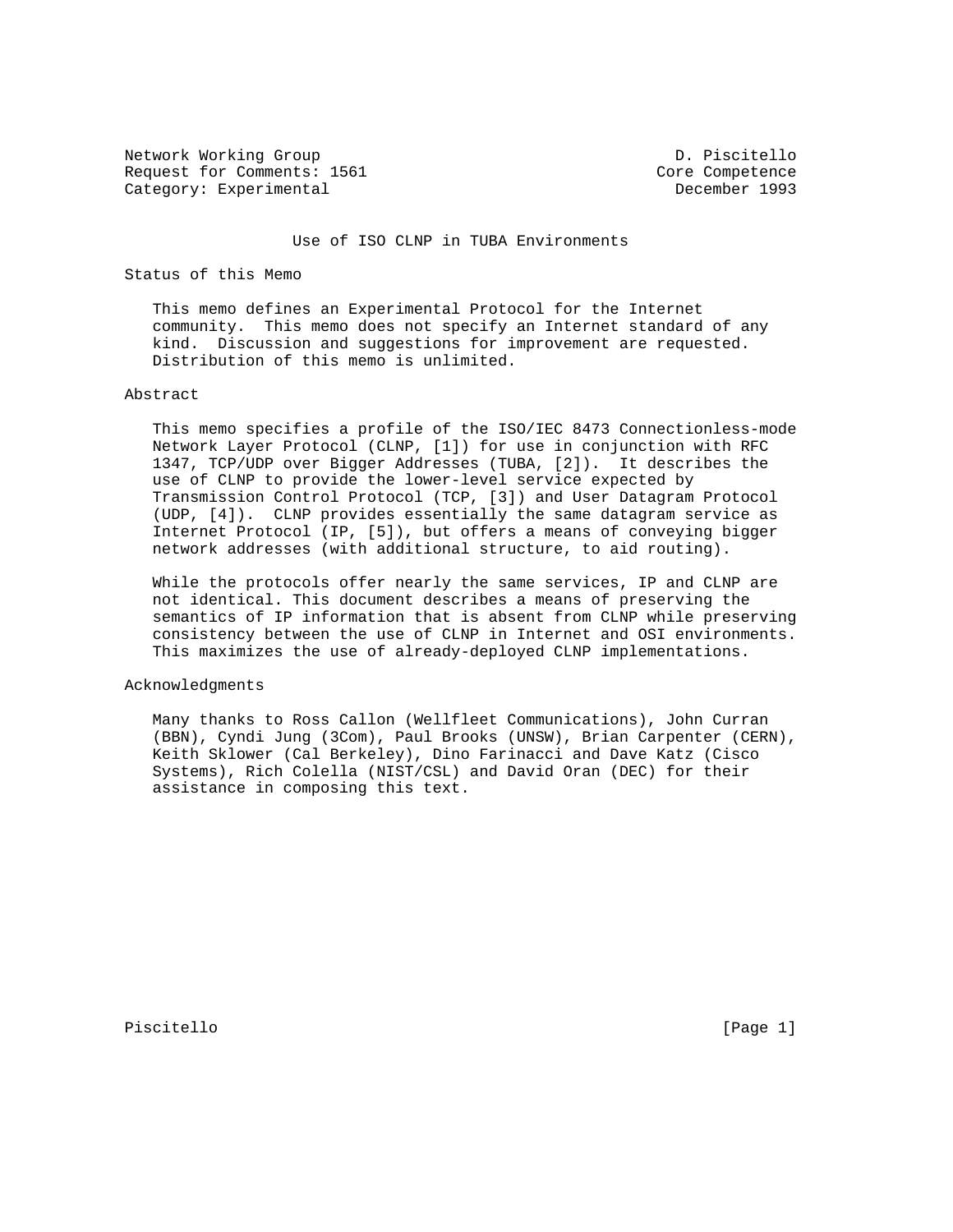#### Conventions

 The following language conventions are used in the items of specification in this document:

- \* MUST, SHALL, or MANDATORY -- the item is an absolute requirement of the specification.
- \* SHOULD or RECOMMENDED -- the item should generally be followed for all but exceptional circumstances.
- \* MAY or OPTIONAL -- the item is truly optional and may be followed or ignored according to the needs of the implementor.
- 1. Terminology

 To the extent possible, this document is written in the language of the Internet. For example, packet is used rather than "protocol data unit", and "fragment" is used rather than "segment". There are some terms that carry over from OSI; these are, for the most part, used so that cross-reference between this document and RFC 994 [6] or ISO/IEC 8473 is not entirely painful. OSI acronyms are for the most part avoided.

2. Introduction

 The goal of this specification is to allow compatible and interoperable implementations to encapsulate TCP and UDP packets in CLNP data units. In a sense, it is more of a "hosts requirements" document for the network layer of TUBA implementations than a protocol specification. It is assumed that readers are familiar with STD 5, RFC 791, STD 5, RFC 792 [7], STD 3, RFC 1122 [8], and, to a lesser extent, RFC 994 and ISO/IEC 8473. This document is compatible with (although more restrictive than) ISO/IEC 8473; specifically, the order, semantics, and processing of CLNP header fields is consistent between this and ISO/IEC 8473.

 [Note: RFC 994 contains the Draft International Standard version of ISO CLNP, in ASCII text. This is not the final version of the ISO/IEC protocol specification; however, it should provide sufficient background for the purpose of understanding the relationship of CLNP to IP, and the means whereby IP information is to be encoded in CLNP header fields. Postscript versions of ISO CLNP and associated routing protocols are available via anonymous FTP from merit.edu, and may be found in the directory /pub/ISO/IEC.

Piscitello [Page 2]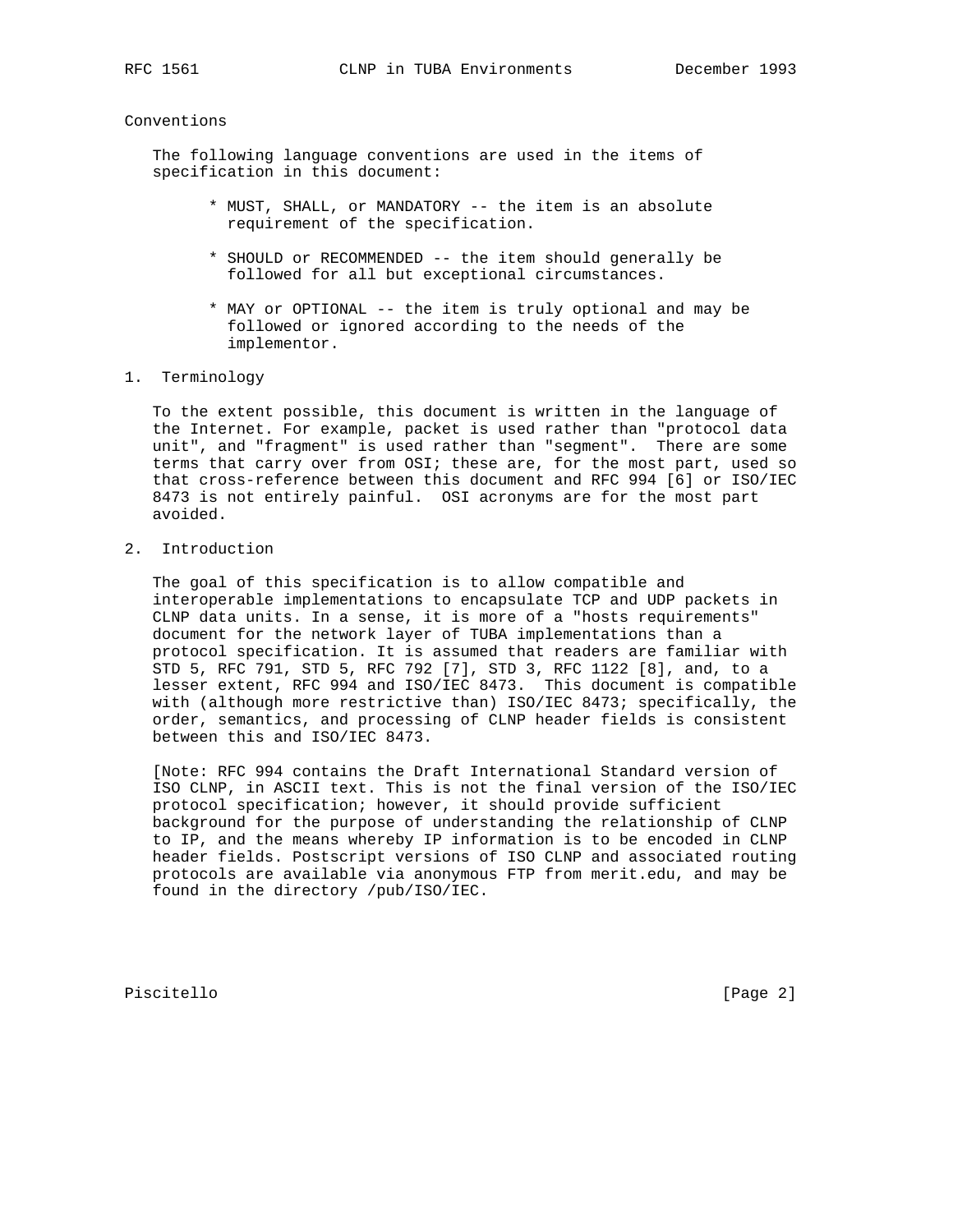# 3. Overview of CLNP

 ISO CLNP is a datagram network protocol. It provides fundamentally the same underlying service to a transport layer as IP. CLNP provides essentially the same maximum datagram size, and for those circumstances where datagrams may need to traverse a network whose maximum packet size is smaller than the size of the datagram, CLNP provides mechanisms for fragmentation (data unit identification, fragment/total length and offset). Like IP, a checksum computed on the CLNP header provides a verification that the information used in processing the CLNP datagram has been transmitted correctly, and a lifetime control mechanism ("Time to Live") imposes a limit on the amount of time a datagram is allowed to remain in the internet system. As is the case in IP, a set of options provides control functions needed or useful in some situations but unnecessary for the most common communications.

 Note that the encoding of options differs between the two protocols, as do the means of higher level protocol identification. Note also that CLNP and IP differ in the way header and fragment lengths are represented, and that the granularity of lifetime control (time-to live) is finer in CLNP.

 Some of these differences are not considered "issues", as CLNP provides flexibility in the way that certain options may be specified and encoded (this will facilitate the use and encoding of certain IP options without change in syntax); others, e.g., higher level protocol identification and timestamp, must be accommodated in a transparent manner in this profile for correct operation of TCP and UDP, and continued interoperability with OSI implementations. Section 4 describes how header fields of CLNP must be populated to satisfy the needs of TCP and UDP.

 Errors detected during the processing of a CLNP datagram MAY be reported using CLNP Error Reports. Implementations of CLNP for TUBA environments MUST be capable of processing Error Reports (this is consistent with the 1992 edition (2) of the ISO/IEC 8473 standard). Control messages (e.g., echo request/reply and redirect) are similarly handled in CLNP, i.e., identified as separate network layer packet types. The relationship between CLNP Error and Control messages and Internet Control Message Protocol (ICMP, [7]), and issues relating to the handling of these messages is described in Section 5.

Piscitello [Page 3]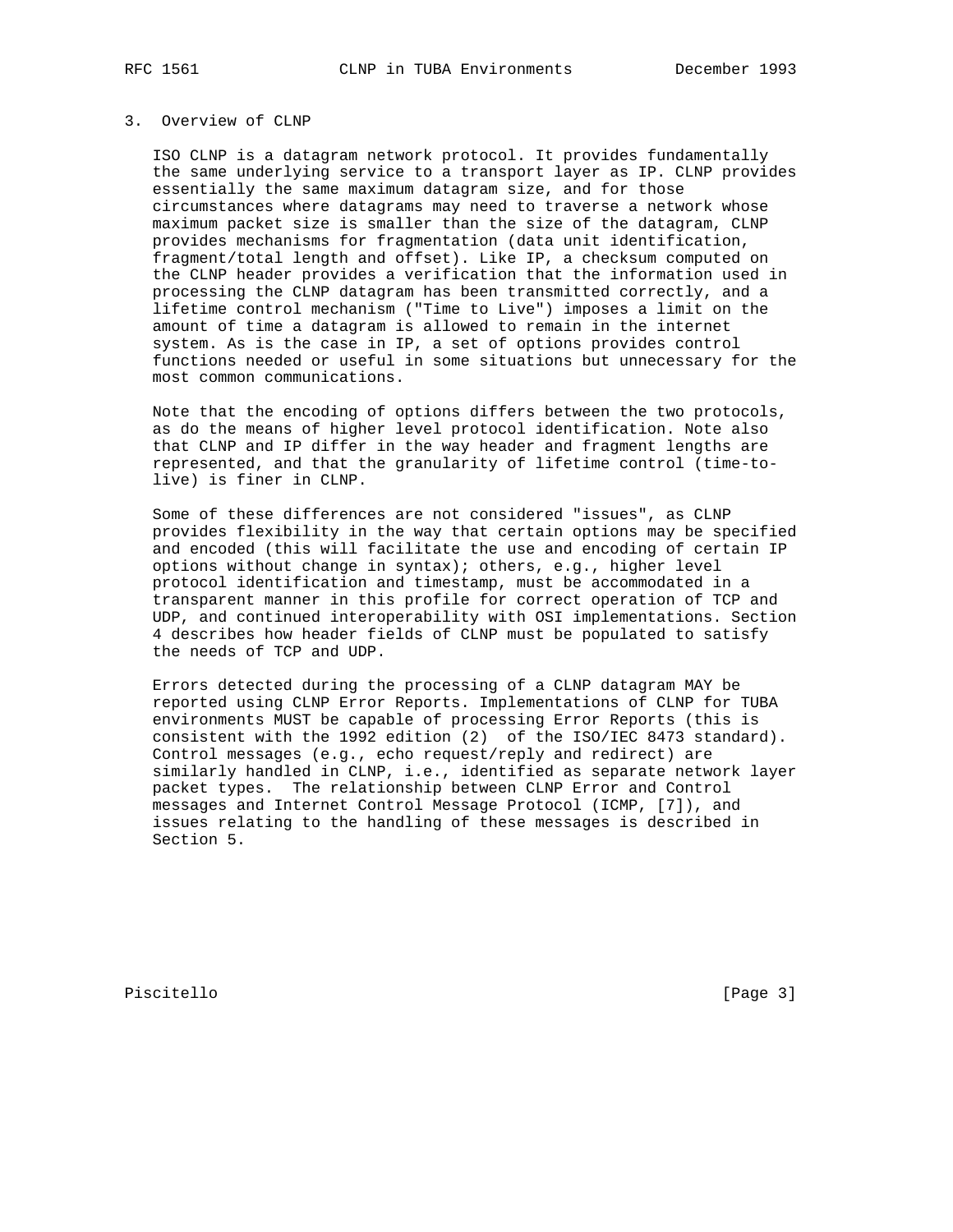Table 1 provides a high-level comparison of CLNP to IP:

| Function                                                                                                                                                       | ISO CLNP                                                                                                                                                                                                                                                          | DOD IP                                                                                                                                                                                                                                                                                           |
|----------------------------------------------------------------------------------------------------------------------------------------------------------------|-------------------------------------------------------------------------------------------------------------------------------------------------------------------------------------------------------------------------------------------------------------------|--------------------------------------------------------------------------------------------------------------------------------------------------------------------------------------------------------------------------------------------------------------------------------------------------|
| Header Length<br>Version Identifier<br>Lifetime (TTL)<br>Flags                                                                                                 | indicated in octets<br>1 octet<br>500 msec units<br>Fragmentation allowed,<br>More Fragments<br>Suppress Error Reports                                                                                                                                            | in 32-bit words<br>4 bits<br>1 sec units<br>Don't Fragment,<br>More Fragments,<br><not defined=""></not>                                                                                                                                                                                         |
| Packet Type<br>Fragment Length<br>Header Checksum<br>Total Length<br>Addressing<br>Data Unit Identifier<br>Fragment offset<br>Higher Layer Protocol<br>Options | 5 bits<br>16 bits, in octets<br>16-bit (Fletcher)<br>16 bits, in octets<br>Variable length<br>16 bits<br>16 bits, in octets<br>Selector in address<br>Security<br>Priority<br>Complete Source Route<br>Quality of Service<br>Partial Source Route<br>Record Route | <not defined=""><br/>16 bits, in octets<br/><math>16 - bit</math><br/><not defined=""><br/>32-bit fixed<br/>16 bits<br/>13 bits, 8-octet units<br/>Protocol<br/>Security<br/>TOS Precedence bits<br/>Strict Source Route<br/>Type of Service<br/>Loose Source Route<br/>Record Route</not></not> |
|                                                                                                                                                                | Padding<br><defined herein=""></defined>                                                                                                                                                                                                                          | Padding<br>Timestamp                                                                                                                                                                                                                                                                             |

Table 1. Comparison of IP to CLNP

 The composition and processing of a TCP pseudo-header when CLNP is used to provide the lower-level service expected by TCP and UDP is described in Section 6.

 [Note: This experimental RFC does not discuss multicasting. Presently, there are proposals for multicast extensions for CLNP in ISO/IEC/JTC1/SC6, and a parallel effort within TUBA. A future revision to this RFC will incorporate any extensions to CLNP that may be introduced as a result of the adoption of one of these alternatives.]

Piscitello [Page 4]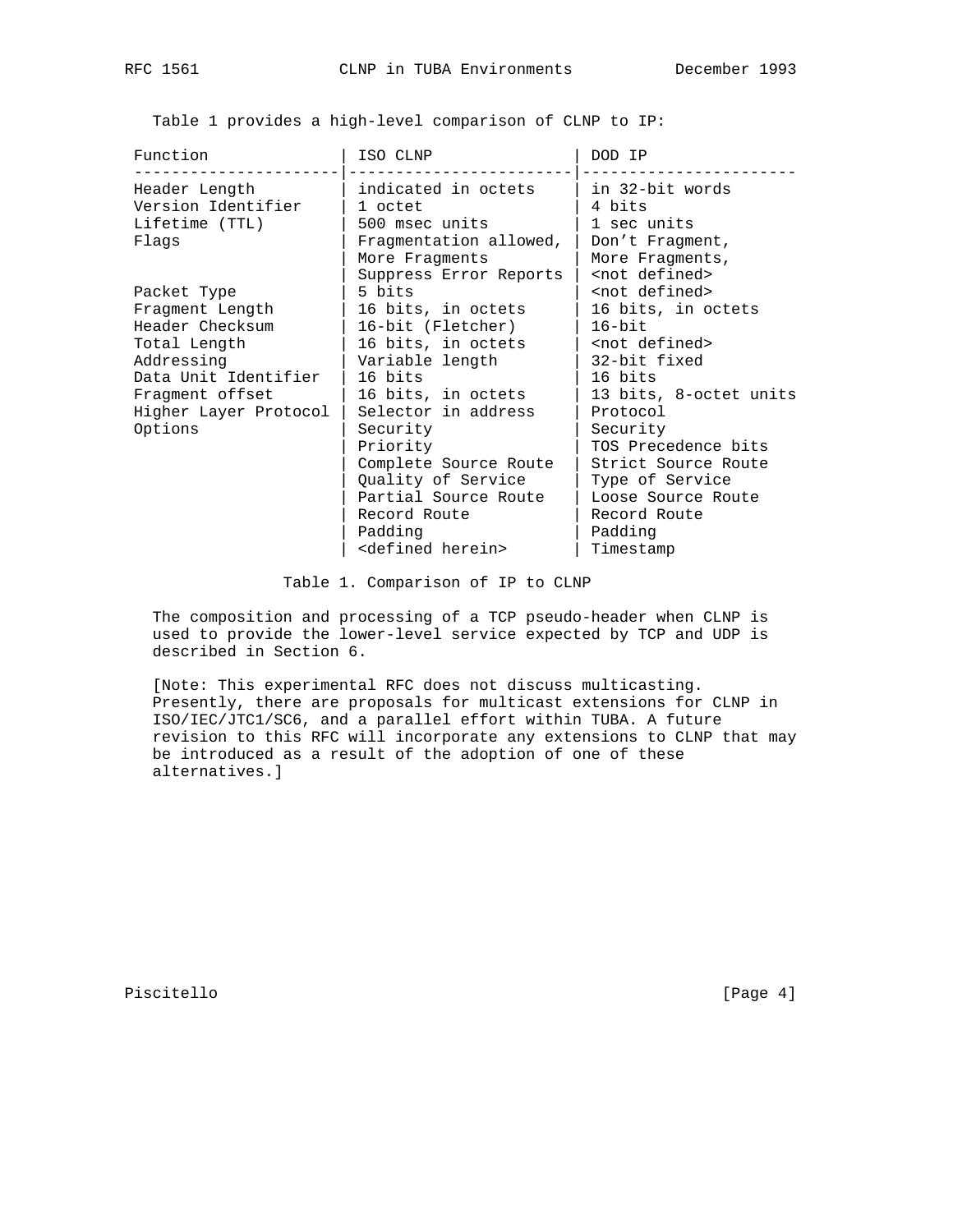4. Proposed Internet Header using CLNP

 A summary of the contents of the CLNP header, as it is proposed for use in TUBA environments, is illustrated in Figure 4-1:

0  $1$  2 3 0 1 2 3 4 5 6 7 8 9 0 1 2 3 4 5 6 7 8 9 0 1 2 3 4 5 6 7 8 9 0 1 +-+-+-+-+-+-+-+-+-+-+-+-+-+-+-+-+-+-+-+-+-+-+-+-+-+-+-+-+-+-+-+-+ ........Data Link Header........ | NLP ID +-+-+-+-+-+-+-+-+-+-+-+-+-+-+-+-+-+-+-+-+-+-+-+-+-+-+-+-+-+-+-+-+ |Header Length | Version | Lifetime (TTL)|Flags| Type | +-+-+-+-+-+-+-+-+-+-+-+-+-+-+-+-+-+-+-+-+-+-+-+-+-+-+-+-+-+-+-+-+ | Fragment Length | Checksum | +-+-+-+-+-+-+-+-+-+-+-+-+-+-+-+-+-+-+-+-+-+-+-+-+-+-+-+-+-+-+-+-+ | Dest Addr Len | Destination Address... +-+-+-+-+-+-+-+-+-+-+-+-+-+-+-+-+-+-+-+-+-+-+-+-+-+-+-+-+-+-+-+-+ ... Destination Address... +-+-+-+-+-+-+-+-+-+-+-+-+-+-+-+-+-+-+-+-+-+-+-+-+-+-+-+-+-+-+-+-+ ... Destination Address... +-+-+-+-+-+-+-+-+-+-+-+-+-+-+-+-+-+-+-+-+-+-+-+-+-+-+-+-+-+-+-+-+ ... Destination Address... +-+-+-+-+-+-+-+-+-+-+-+-+-+-+-+-+-+-+-+-+-+-+-+-+-+-+-+-+-+-+-+-+ ... Destination Address... +-+-+-+-+-+-+-+-+-+-+-+-+-+-+-+-+-+-+-+-+-+-+-+-+-+-+-+-+-+-+-+-+ | PROTO field | Src Addr Len | Source Address... +-+-+-+-+-+-+-+-+-+-+-+-+-+-+-+-+-+-+-+-+-+-+-+-+-+-+-+-+-+-+-+-+ ... Source Address... +-+-+-+-+-+-+-+-+-+-+-+-+-+-+-+-+-+-+-+-+-+-+-+-+-+-+-+-+-+-+-+-+ ... Source Address... +-+-+-+-+-+-+-+-+-+-+-+-+-+-+-+-+-+-+-+-+-+-+-+-+-+-+-+-+-+-+-+-+ ... Source Address... +-+-+-+-+-+-+-+-+-+-+-+-+-+-+-+-+-+-+-+-+-+-+-+-+-+-+-+-+-+-+-+-+ ... Source Address... +-+-+-+-+-+-+-+-+-+-+-+-+-+-+-+-+-+-+-+-+-+-+-+-+-+-+-+-+-+-+-+-+ |Source Address | Reserved | Data Unit Identifier | +-+-+-+-+-+-+-+-+-+-+-+-+-+-+-+-+-+-+-+-+-+-+-+-+-+-+-+-+-+-+-+-+ | Fragment Offset | Total Length of packet | +-+-+-+-+-+-+-+-+-+-+-+-+-+-+-+-+-+-+-+-+-+-+-+-+-+-+-+-+-+-+-+-+ Options (see Table 1) | | +-+-+-+-+-+-+-+-+-+-+-+-+-+-+-+-+-+-+-+-+-+-+-+-+-+-+-+-+-+-+-+-+ | Data | Data | Data | Data | Data | Data | Data | Data | Data | Data | Data | Data | Data | Data | Data | Data | Data | Data | Data | Data | Data | Data | Data | Data | Data | Data | Data | Data | Data | Data | Data | Dat | | +-+-+-+-+-+-+-+-+-+-+-+-+-+-+-+-+-+-+-+-+-+-+-+-+-+-+-+-+-+-+-+-+

Note that each tick mark represents one bit position.

Figure 4-1. CLNP for TUBA

Piscitello [Page 5]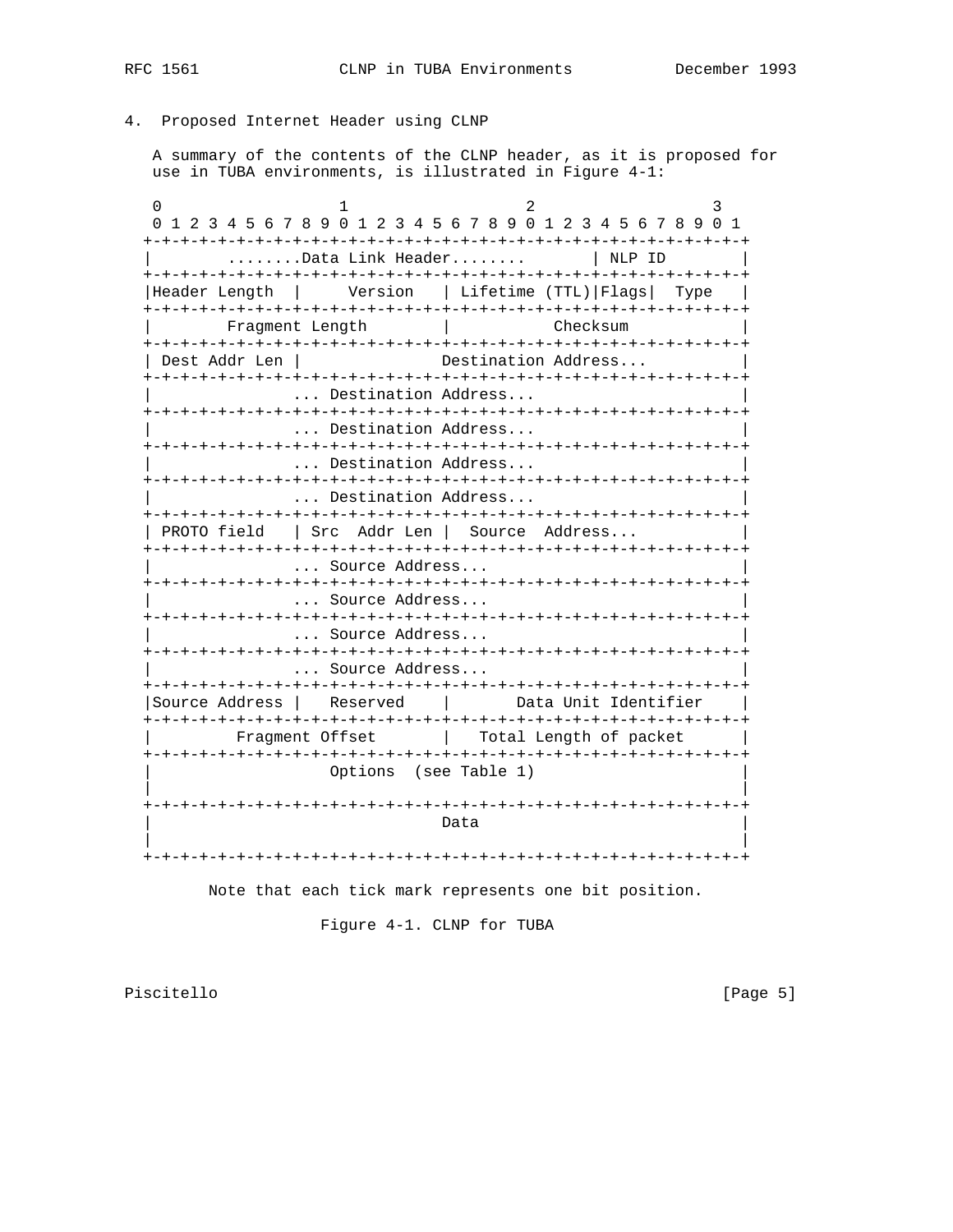- Note 1: For illustrative purposes, Figure 4-1 shows Destination and Source Addresses having a length of 19 octets, including the PROTO/reserved field. In general, addresses can be variable length, up to a maximum of 20 octets, including the PROTO/reserved field.
- Note 2: Due to differences in link layer protocols, it is not possible to ensure that the packet starts on an even alignment. Note, however, that many link level protocols over which CLNP is operated use a odd length link (e.g., IEEE 802.2). (In Figure 4-1, the rest of the CLNP packet is even-aligned.)

 The encoding of CLNP fields for use in TUBA environments is as follows.

4.1 Network Layer Protocol Identification (NLP ID)

 This one-octet field identifies this as the ISO/IEC 8473 protocol; it MUST set to binary 1000 0001.

4.2 Header Length Indication (Header Length)

 Header Length is the length of the CLNP header in octets, and thus points to the beginning of the data. The value 255 is reserved. The header length is the same for all fragments of the same (original) CLNP packet.

4.3 Version

 This one-octet field identifies the version of the protocol; it MUST be set to a binary value 0000 0001.

4.4 Lifetime (TTL)

 Like the TTL field of IP, this field indicates the maximum time the datagram is allowed to remain in the internet system. If this field contains the value zero, then the datagram MUST be destroyed; a host, however, MUST NOT send a datagram with a lifetime value of zero. This field is modified in internet header processing. The time is measured in units of 500 milliseconds, but since every module that processes a datagram MUST decrease the TTL by at least one even if it process the datagram in less than 500 millisecond, the TTL must be thought of only as an upper bound on the time a datagram may exist. The intention is to cause undeliverable datagrams to be discarded, and to bound the maximum CLNP datagram lifetime. [Like IP, the colloquial usage of TTL in CLNP is as a coarse hop-count.]

Piscitello [Page 6]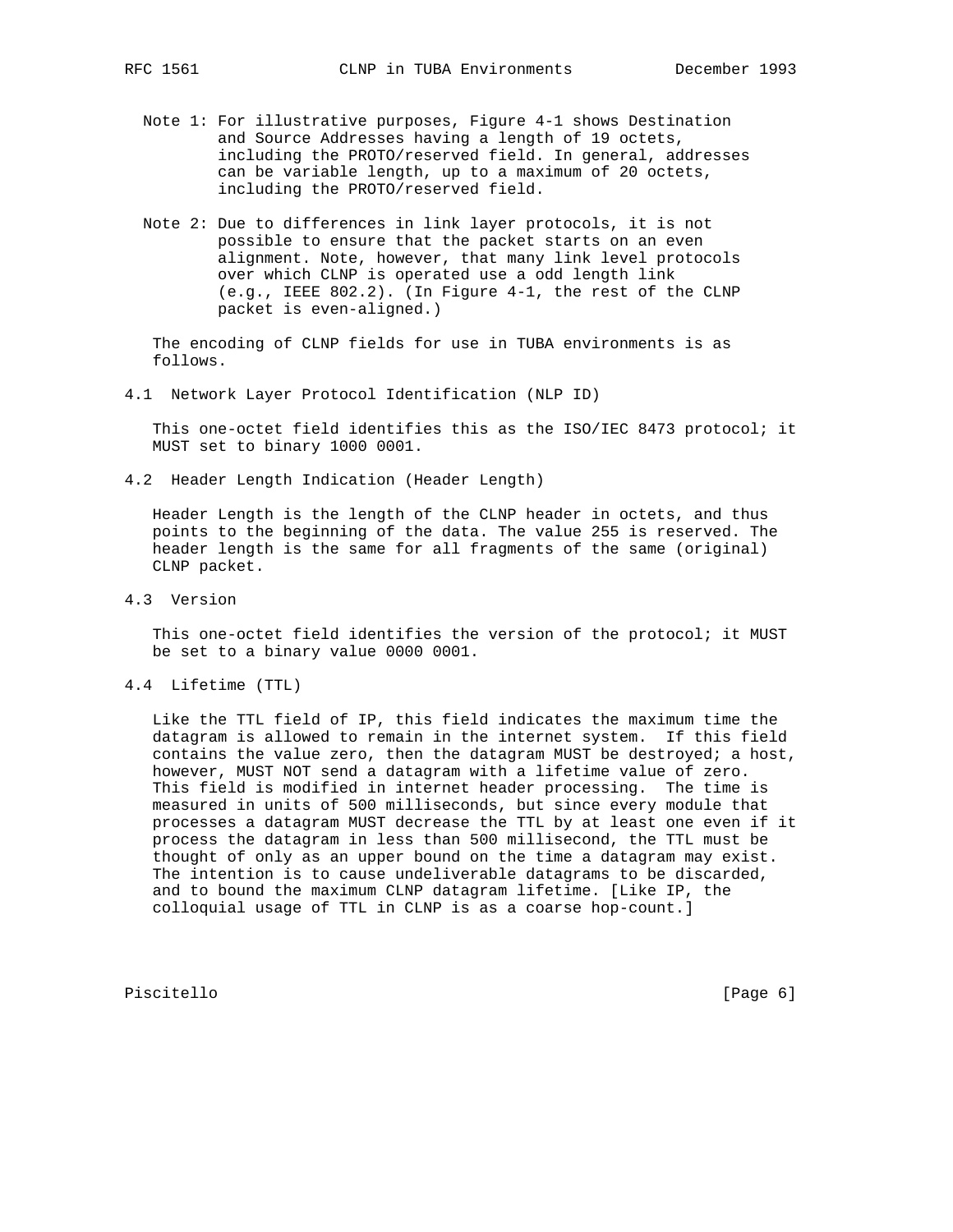Unless otherwise directed, a host SHOULD use a value of 255 as the initial lifetime value.

4.5 Flags

 Three flags are defined. These occupy bits 0, 1, and 2 of the Flags/Type octet:

 0 1 2 +---+---+---+ | F | M | E | | P | F | R | +---+---+---+

 The Fragmentation Permitted (FP) flag, when set to a value of one (1), is semantically equivalent to the "may fragment" value of the Don't Fragment field of IP; similarly, when set to zero (0), the Fragmentation Permitted flag is semantically equivalent to the "Don't Fragment" value of the Don't Fragment Flag of IP.

 [Note: If the Fragmentation Permitted field is set to the value 0, then the Data Unit Identifier, Fragment Offset, and Total Length fields are not present. This denotes a single fragment datagram. In such datagrams, the Fragment Length field contains the total length of the datagram.]

 The More Fragments flag of CLNP is semantically and syntactically the same as the More Fragments flag of IP; a value of one (1) indicates that more segments/fragments are forthcoming; a value of zero (0) indicates that the last octet of the original packet is present in this segment.

 The Error Report (ER) flag is used to suppress the generation of an error message by a host/router that detects an error during the processing of a CLNP datagram; a value of one (1) indicates that the host that originated this datagram thinks error reports are useful, and would dearly love to receive one if a host/router finds it necessary to discard its datagram(s).

Piscitello [Page 7]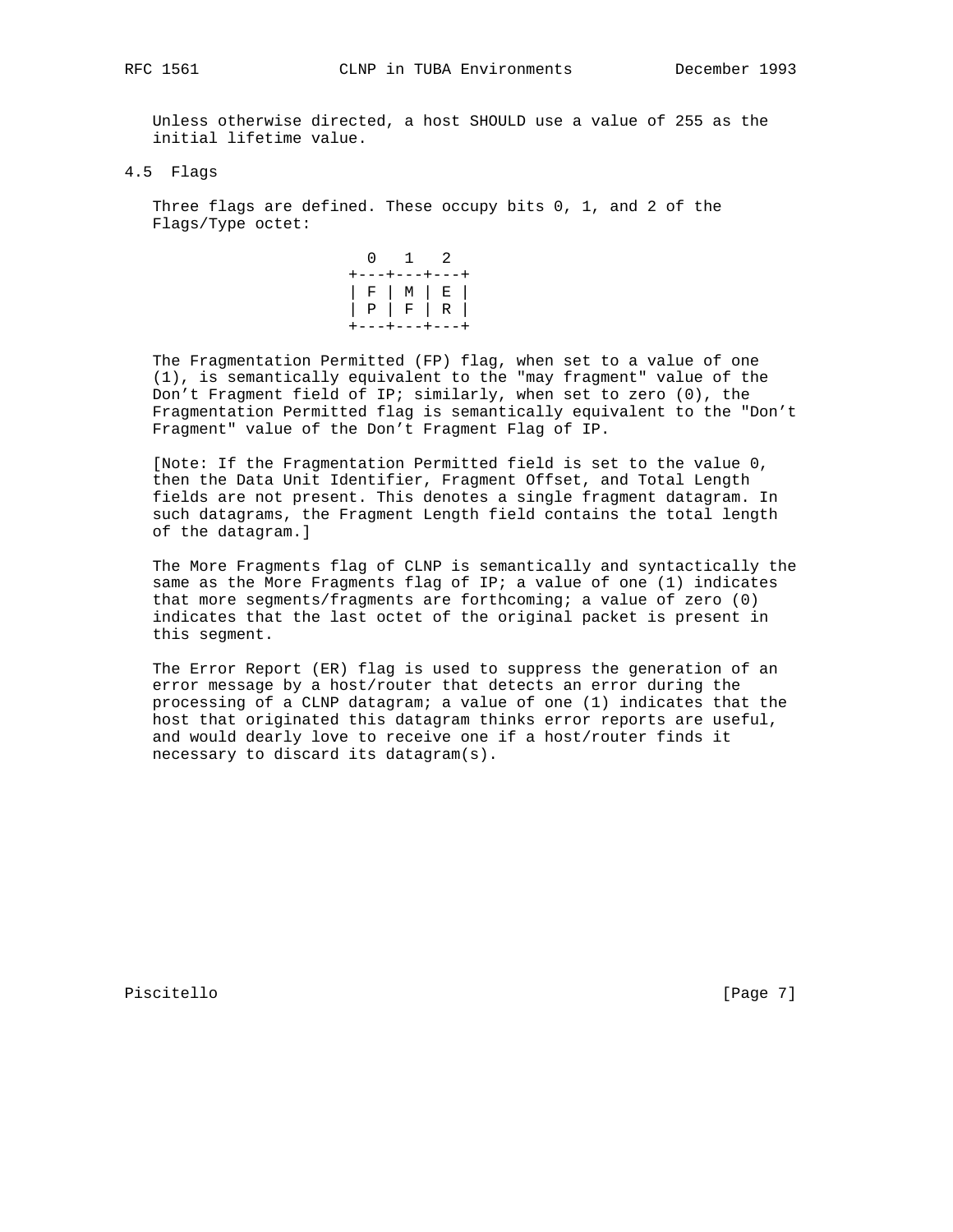# 4.6 Type field

 The type field distinguishes data CLNP packets from Error Reports from Echo packets. The following values of the type field apply:

|  | 0 1 2 3 4 5 6 7<br>+---+---+---+---+---+---+---+---+    |  |  |  |                                                                |
|--|---------------------------------------------------------|--|--|--|----------------------------------------------------------------|
|  | +---+---+---+---+---+---+---+---+                       |  |  |  | flags   1   1   1   0   0   => Encoding of Type = data packet  |
|  | +---+---+---+---+---+---+---+---+                       |  |  |  | flags   0   0   0   0   1   => Encoding of Type = error report |
|  |                                                         |  |  |  | flags   1   1   1   0   => Encoding of Type = echo request     |
|  | +---+---+---+---+---+---+---+---+<br>  flags  1 1 1 1 1 |  |  |  | => Encoding of Type = echo reply                               |
|  | +---+---+---+---+---+---+---+---+                       |  |  |  |                                                                |

Error Report packets are described in Section 5.

Echo packets and their use are described in RFC 1139 [9].

#### 4.7 Fragment Length

 Like the Total Length of the IP header, the Fragment length field contains the length in octets of the fragment (i.e., this datagram) including both header and data.

 [Note: CLNP also may also have a Total Length field, that contains the length of the original datagram; i.e., the sum of the length of the CLNP header plus the length of the data submitted by the higher level protocol, e.g., TCP or UDP. See Section 4.12.]

## 4.8 Checksum

 A checksum is computed on the header only. It MUST be verified at each host/router that processes the packet; if header fields are changed during processing (e.g., the Lifetime), the checksum is modified. If the checksum is not used, this field MUST be coded with a value of zero (0). See Appendix A for algorithms used in the computation and adjustment of the checksum. Readers are encouraged to see [10] for a description of an efficient implementation of the checksum algorithm.

## 4.9 Addressing

 CLNP uses OSI network service access point addresses (NSAPAs); NSAPAs serve the same identification and location functions as an IP address, plus the protocol selector value encoded in the IPv4 datagram header, and with additional hierarchy. General purpose

Piscitello [Page 8]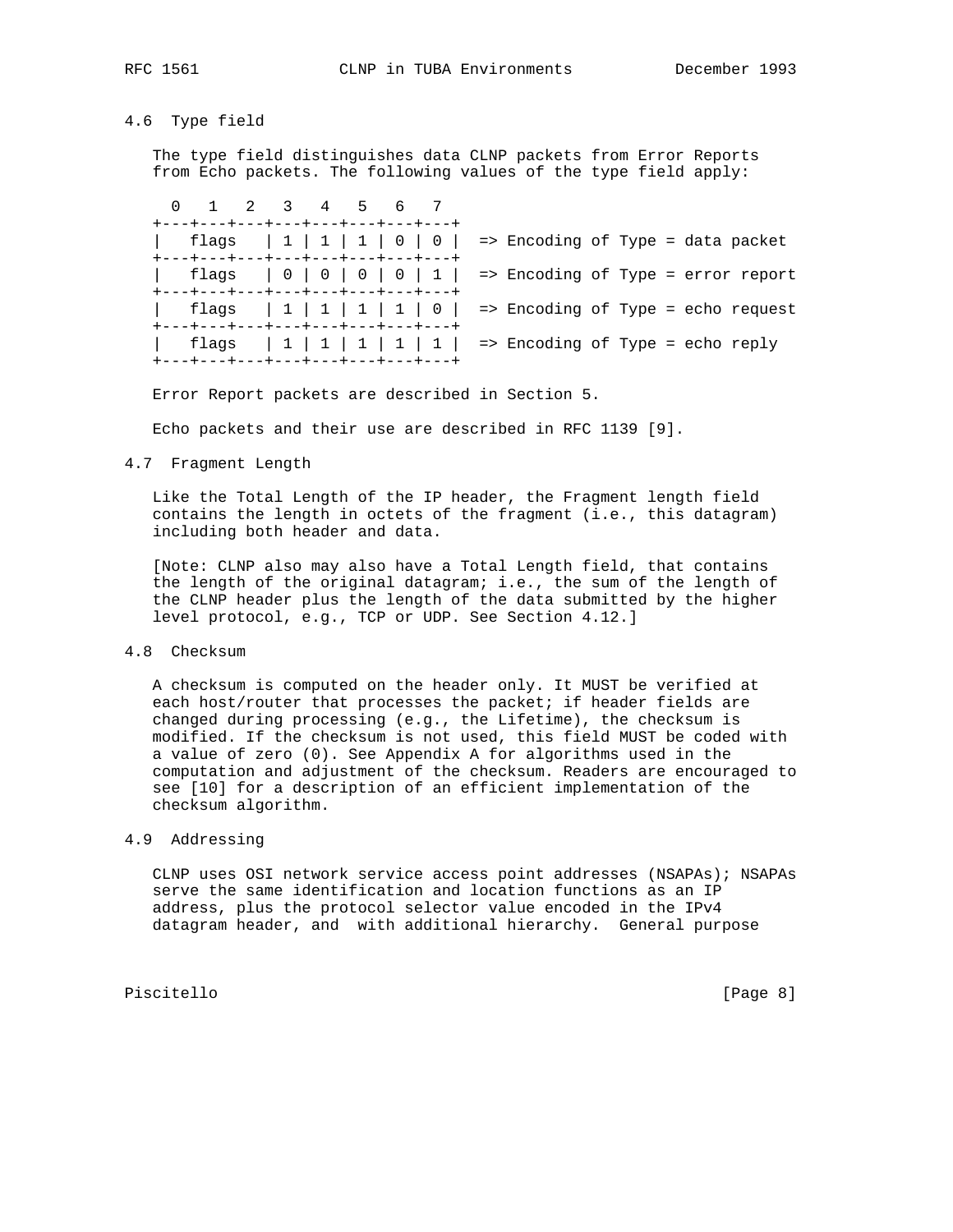CLNP implementations MUST handle NSAP addresses of variable length up to 20 octets, as defined in ISO/IEC 8348 [11]. TUBA implementations, especially routers, MUST accommodate these as well. Thus, for compatibility and interoperability with OSI use of CLNP, the initial octet of the Destination Address is assumed to be an Authority and Format Indicator, as defined in ISO/IEC 8348. NSAP addresses may be between 8 and 20 octets long (inclusive).

 TUBA implementations MUST support both ANSI and GOSIP style addresses; these are described in RFC 1237 [12], and illustrated in Figure 4-2. RFC 1237 describes the ANSI/GOSIP initial domain parts as well as the format and composition of the domain specific part. It is further recommended that TUBA implementations support the assignment of system identifiers for TUBA/CLNP hosts defined in [13] for the purposes of host address autoconfiguration as described in [14]. Additional considerations specific to the interpretation and encoding of the selector part are described in sections 4.9.2 and 4.9.4.

|  | +------------+<br>$  \leftarrow -  1DP - - >  $                         |  |                                               |  |  |
|--|-------------------------------------------------------------------------|--|-----------------------------------------------|--|--|
|  | +----+--------+<br> AFI   IDI                                           |  | $\leftarrow -$ DSP $\leftarrow$ $\rightarrow$ |  |  |
|  | 47   0005   DFI   AA   Rsvd   RD   Area   ID   Sel                      |  |                                               |  |  |
|  | octets $1 \mid 2 \mid 1 \mid 3 \mid 2 \mid 2 \mid 2 \mid 6 \mid 1 \mid$ |  |                                               |  |  |

Figure 4-2 (a): GOSIP Version 2 NSAP structure.

|  | --------------+<br>$ $ <-- IDP --> $ $             |  |                                               |  |  |
|--|----------------------------------------------------|--|-----------------------------------------------|--|--|
|  | +----+--------+<br> AFI   IDI                      |  | $\leftarrow -$ DSP $\leftarrow$ $\rightarrow$ |  |  |
|  | 39   840   DFI   ORG   Rsvd   RD   Area   ID   Sel |  |                                               |  |  |
|  | octets $1 \t 2 \t 1 \t 3 \t 2 \t 2 \t 6 \t 1$      |  |                                               |  |  |

Figure 4-2 (b): ANSI NSAP address format for DCC=840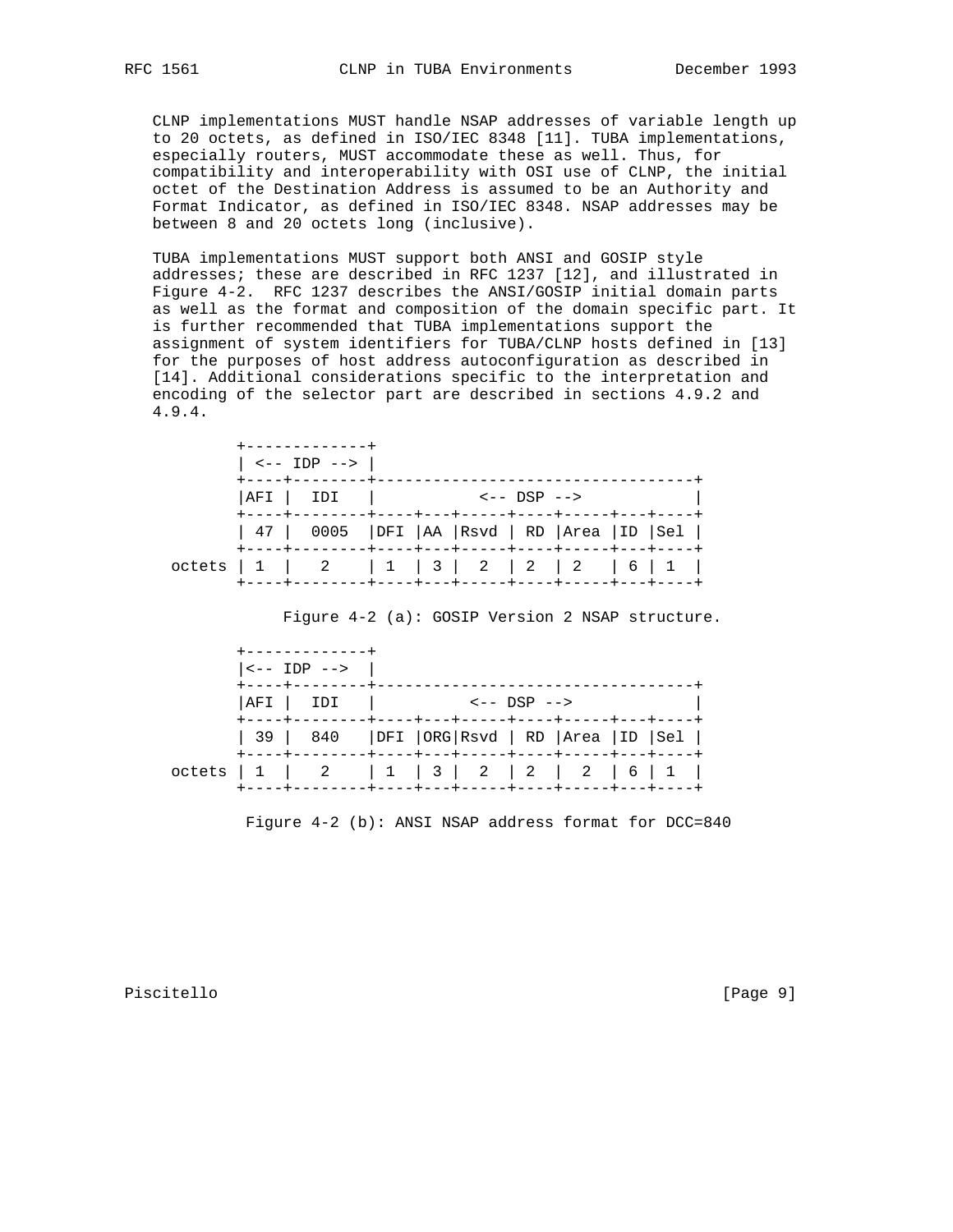Definitions: IDP Initial Domain Part AFI Authority and Format Identifier IDI Initial Domain Identifier DSP Domain Specific Part DFI DSP Format Identifier AA Administration Authority ORG Organization Name (numeric form) Rsvd Reserved RD Routing Domain Identifier Area Area Identifier ID System Identifier Sel NSAP Selector

4.9.1 Destination Address Length Indicator

 This field indicates the length, in octets, of the Destination Address.

4.9.2 Destination Address

 This field contains an OSI NSAP address, as described in Section 4.9. It MUST always contain the address of the final destination. (This is true even for packets containing a source route option, see Section 4.13.4).

 The final octet of the destination address MUST always contain the value of the PROTO field, as defined in IP. The 8-bit PROTO field indicates the next level protocol used in the data portion of the CLNP datagram. The values for various protocols are specified in "Assigned Numbers" [15]. For the PROTO field, the value of zero (0) is reserved.

 TUBA implementations that support TCP/UDP as well as OSI MUST use the protocol value (1Dh, Internet decimal 29) reserved for ISO transport protocol class 4.

4.9.3 Source Address Length Indicator

This field indicates the length, in octets, of the Source Address.

4.9.4 Source Address

This field contains an OSI NSAP address, as described in Section 4.9.

 The final octet of the source address is reserved. It MAY be set to the protocol field value on transmission, and shall be ignored on reception (the value of zero MUST not be used).

Piscitello [Page 10]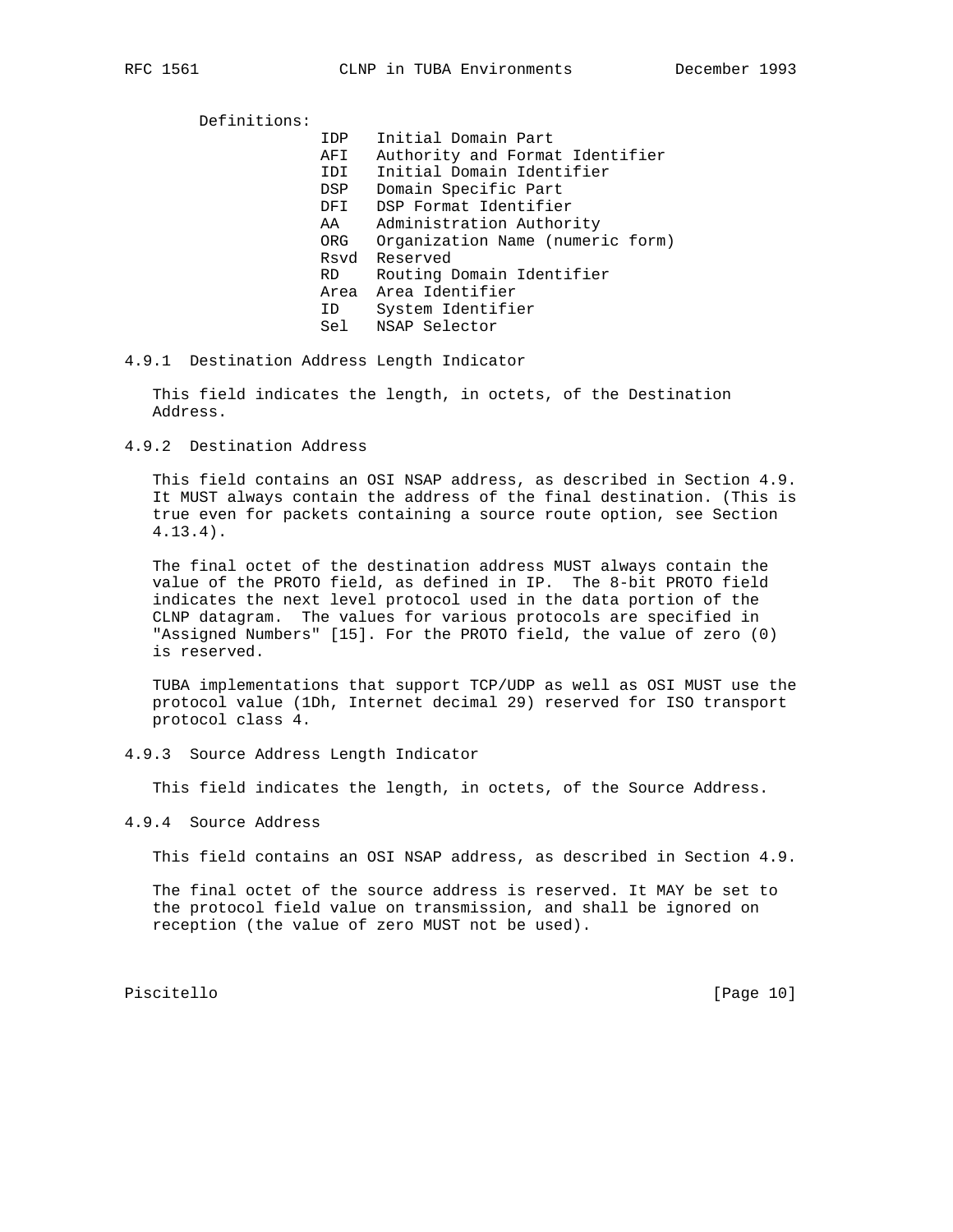#### 4.10 Data Unit Identifier

 Like the Identification field of IP, this 16-bit field is used to distinguish segments of the same (original) packet for the purposes of reassembly. This field is present when the fragmentation permitted flag is set to one.

4.11 Fragment Offset

 Like the Fragment Offset of IP, this 16-bit is used to identify the relative octet position of the data in this fragment with respect to the start of the data submitted to CLNP; i.e., it indicates where in the original datagram this fragment belongs. The offset is measured in octets; the value of this field shall always be a multiple of eight (8). This field is present when the fragmentation permitted flag is set to one.

### 4.12 Total Length

 The total length of the CLNP packet in octets is determined by the originator and placed in the Total Length field of the header. The Total Length field specifies the entire length of the original datagram, including both the header and data. This field MUST NOT be changed in any fragment of the original packet for the duration of the packet lifetime. This field is present when the fragmentation permitted flag is set to one.

#### 4.13 Options

All CLNP options are "triplets" of the form <parameter code>, <parameter length>, and <parameter value>. Both the parameter code and length fields are always one octet long; the length parameter value, in octets, is indicated in the parameter length field. The following options are defined for CLNP for TUBA.

# 4.13.1 Security

 The value of the parameter code field is binary 1100 0101. The length field MUST be set to the length of a Basic (and Extended) Security IP option(s) as identified in RFC 1108 [16], plus 1. Octet 1 of the security parameter value field -- the CLNP Security Format Code -- is set to a binary value 0100 0000, indicating that the remaining octets of the security field contain either the Basic or Basic and Extended Security options as identified in RFC 1108. This encoding points to the administration of the source address (e.g., ISOC) as the administration of the security option; it is thus distinguished from the globally unique format whose definition is reserved for OSI use. Implementations wishing to use a security option MUST examine the

Piscitello [Page 11]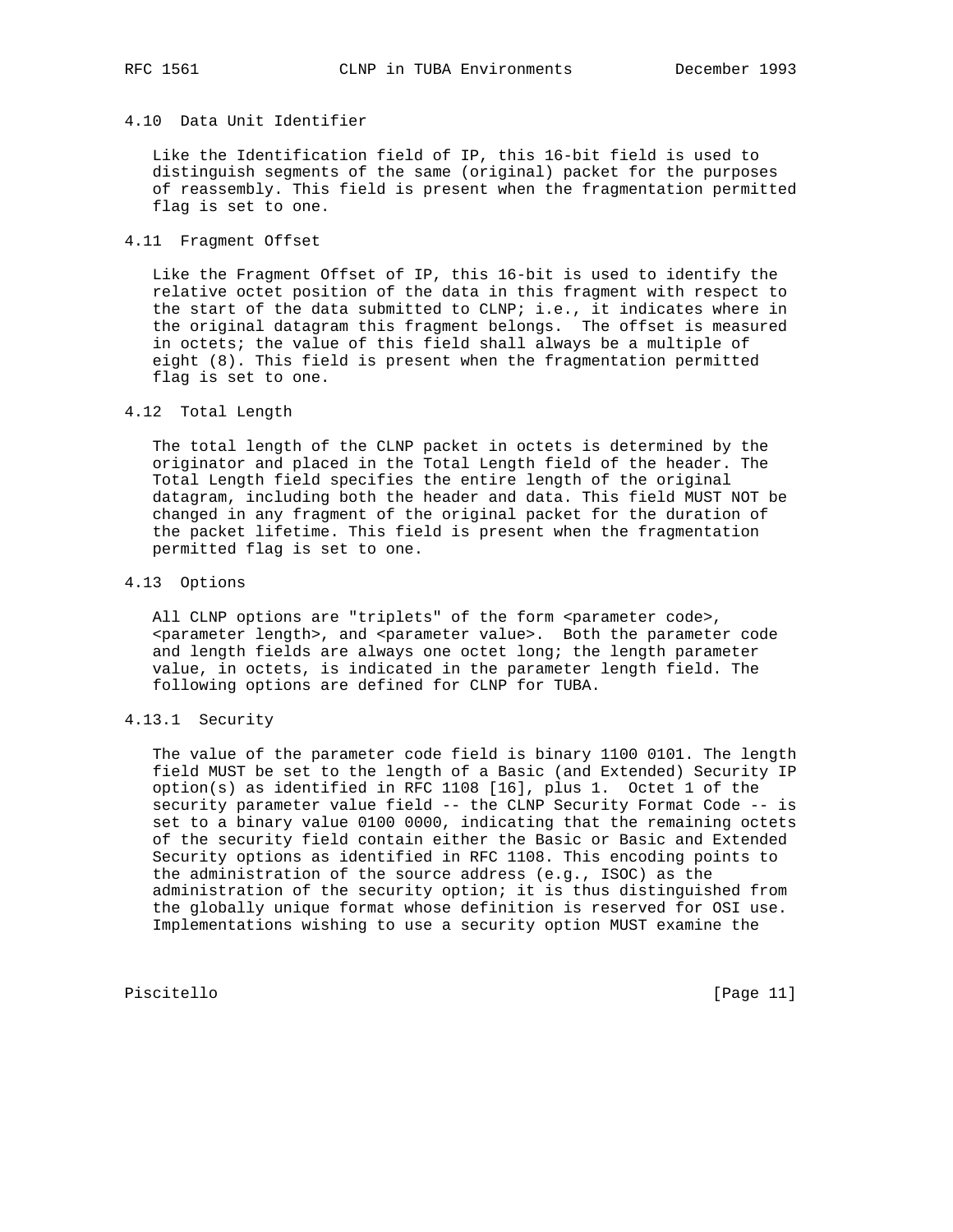PROTO field in the source address; if the value of PROTO indicates the CLNP client is TCP or UDP, the security option described in RFC 1108 is used.

 [Note: If IP options change, TUBA implementations MUST follow the new recommendations. This RFC, or revisions thereof, must document the new recommendations to assure compatibility.]

 The formats of the Security option, encoded as a CLNP option, is as follows. The CLNP option will be used to convey the Basic and Extended Security options as sub-options; i.e., the exact encoding of the Basic/Extended Security IP Option is carried in a single CLNP Security Option, with the length of the CLNP Security option reflecting the sum of the lengths of the Basic and Extended Security IP Option.

 +--------+--------+--------+--------+--------+---//----+- |11000100|XXXXXXXX|01000000|10000010|YYYYYYYY| | ... +--------+--------+--------+--------+--------+---//----+---- CLNP CLNP CLNP BASIC BASIC BASIC OPTION OPTION FORMAT SECURITY OPTION OPTION TYPE LENGTH CODE TYPE LENGTH VALUE (197) (130) ---+------------+------------+----//-------+ ... | 10000101 | 000LLLLL | |

 -----+------------+------------+----//-------+ EXTENDED EXTENDED EXTENDED OPTION OPTION OPTION VALUE TYPE (133) LENGTH

 The syntax, semantics and processing of the Basic and Extended IP Security Options are defined in RFC 1108.

### 4.13.2 Type of Service

 [Note: Early drafts recommended the use of IP Type of Service as specified in RFC 1349. There now appears to be a broad consensus that this encoding is insufficient, and there is renewed interest in exploring the utility of the "congestion experienced" flag available in the CLNP QOS Maintenance option. This RFC thus recommends the use of the QOS Maintenance option native to CLNP.]

 The Quality of Service Maintenance option allows the originator of a CLNP datagram to convey information about the quality of service requested by the originating upper layer process. Routers MAY use this information as an aid in selecting a route when more than one route satisfying other routing criteria is available and the

Piscitello [Page 12]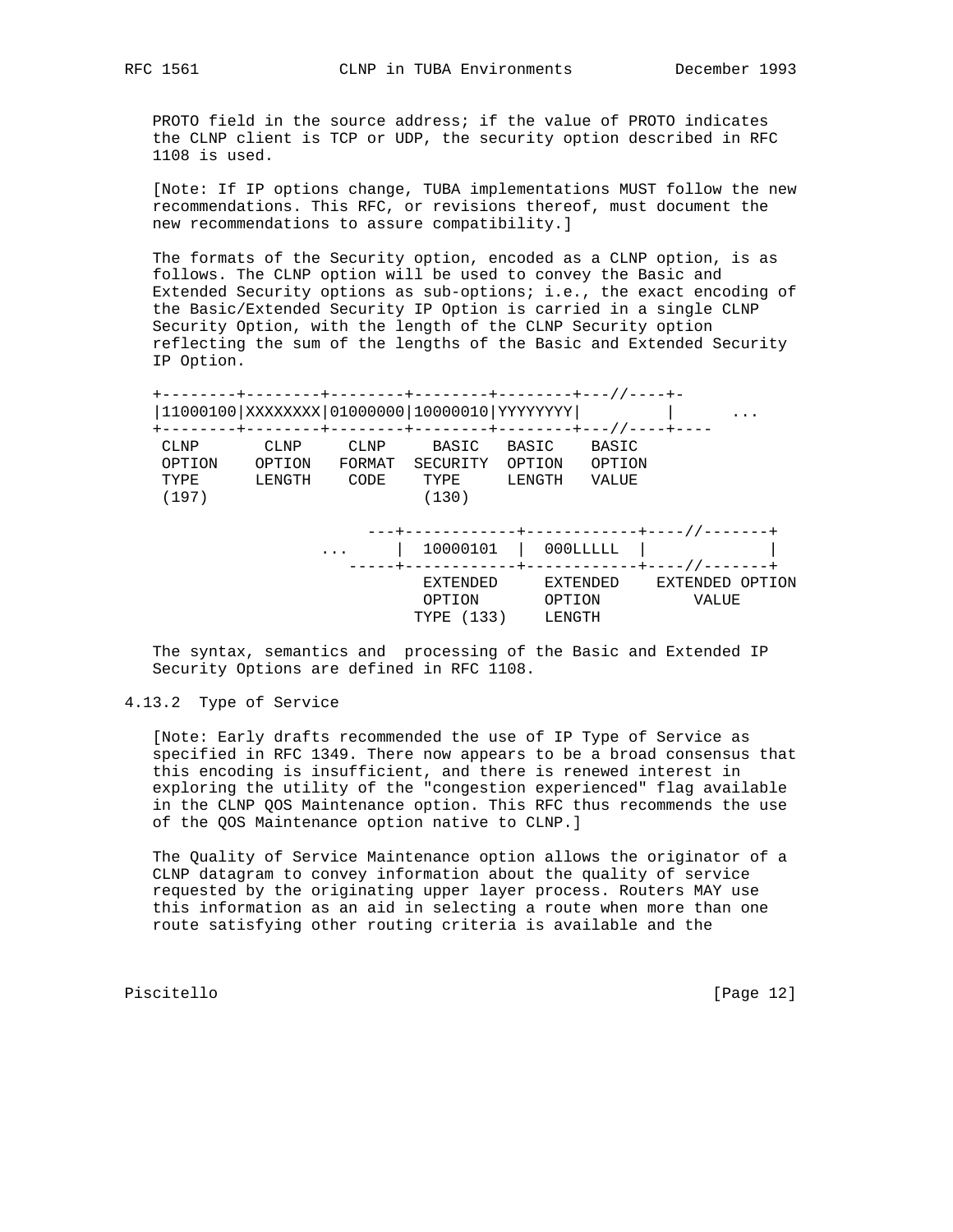available routes are know to differ with respect to the following qualities of service: ability to preserve sequence, transit delay, cost, residual error probability. Through this option, a router may also indicate that it is experiencing congestion.

The encoding of this option is as follows:

 +-----------+-----------+----------+ | 1100 0011 | 0000 0001 | 110ABCDE | +-----------+-----------+----------+ CLNP QOS OPTION QOS FLAGS TYPE (195) LENGTH

 The value of the parameter code field MUST be set to a value of binary 1100 0011 (the CLNP Quality of Service Option Code point). The length field MUST be set to one (1).

 Bits 8-6 MUST be set as indicated in the figure. The flags "ABCDE" are interpreted as follows:

- A=1 choose path that maintains sequence over one that minimizes transit delay
- A=0 choose path that minimizes transit delay over one that maintains sequence
- B=1 congestion experienced
- B=0 no congestion to report
- C=1 choose path that minimizes transit delay over over low cost
	- C=0 choose low cost over path that minimizes transit delay
	- D=1 choose pathe with low residual error probability over one that minimizes transit delay
	- D=0 choose path that minimizes transit delay over one with low residual error probability
	- E=1 choose path with low residual error probability over low cost
	- E=0 choose path with low cost over one with low residual error probability

# 4.13.3 Padding

 The padding field is used to lengthen the packet header to a convenient size. The parameter code field MUST be set to a value of binary 1100 1100. The value of the parameter length field is variable. The parameter value MAY contain any value; the contents of padding fields MUST be ignored by the receiver.

Piscitello [Page 13]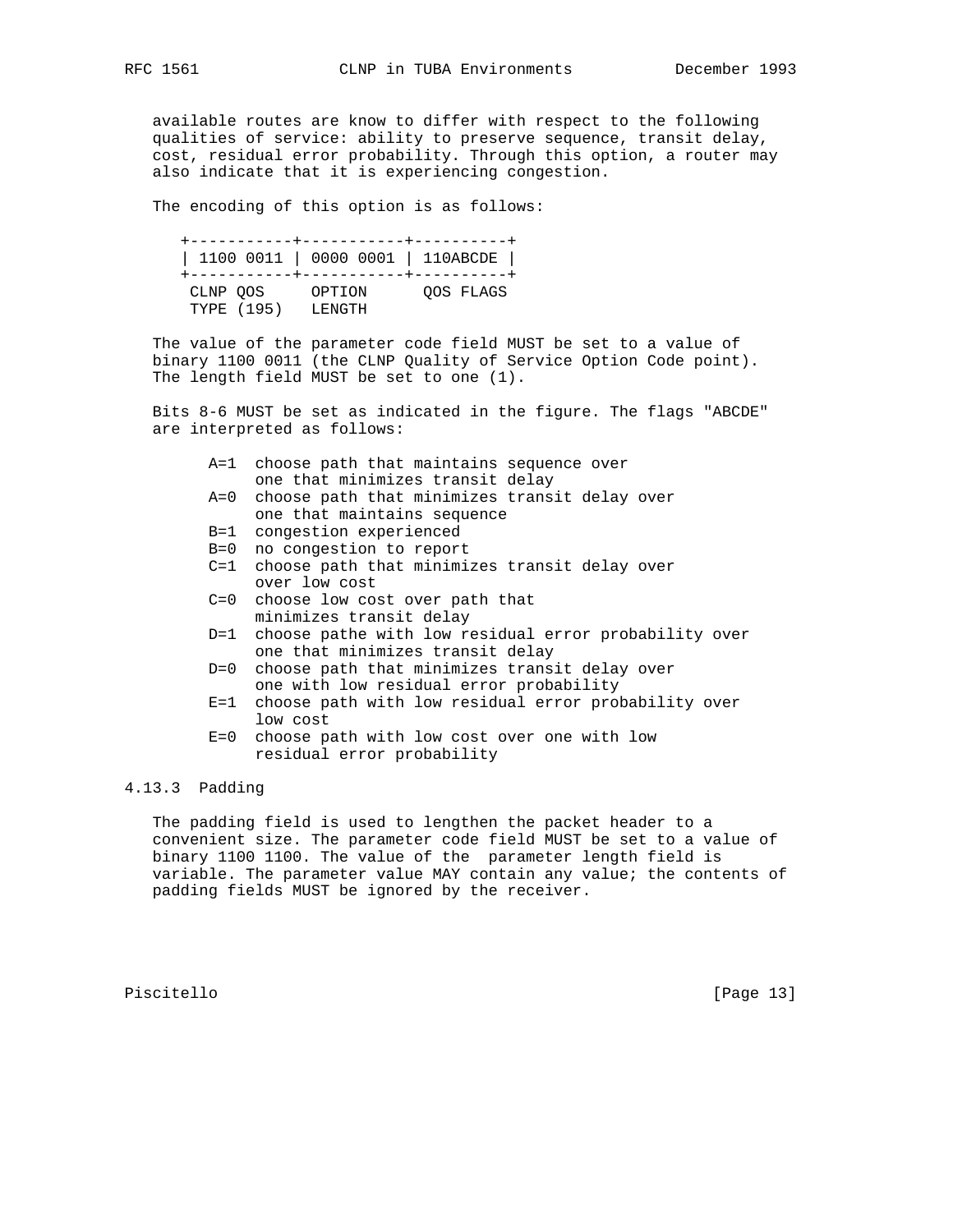+----------+----------+-----------+ | 11001100 | LLLLLLLL | VVVV VVVV | +----------+----------+-----------+

### 4.13.4 Source Routing

 Like the strict source route option of IP, the Complete Source Route option of CLNP is used to specify the exact and entire route an internet datagram MUST take. Similarly, the Partial Source Route option of CLNP provides the equivalent of the loose source route option of IP; i.e., a means for the source of an internet datagram to supply (some) routing information to be used by gateways in forwarding the internet datagram towards its destination. The identifiers encoded in this option are network entity titles, which are semantically and syntactically the same as NSAPAs and which can be used to unambiguously identify a network entity in an intermediate system (router).

 The parameter code for Source Routing is binary 1100 1000. The length of the source routing parameter value is variable.

 The first octet of the parameter value is a type code, indicating Complete Source Routing (binary 0000 0001) or Partial Source Routing (binary 0000 0000). The second octet identifies the offset of the next network entity title to be processed in the list, relative to the start of the parameter (i.e., a value of 3 is used to identify the first address in the list). The offset value is modified by each router using a complete source route or by each listed router using a partial source route to point to the next NET.

 The third octet begins the list of network entity titles. Only the NETs of intermediate systems are included in the list; the source and destination addresses shall not be included. The list consists of variable length network entity title entries; the first octet of each entry gives the length of the network entity title that comprises the remainder of the entry.

# 4.13.5 Record Route

 Like the IP record route option, the Record route option of CLNP is used to trace the route a CLNP datagram takes. A recorded route consists of a list of network entity titles (see Source Routing). The list is constructed as the CLNP datagram is forwarded along a path towards its final destination. Only titles of intermediate systems (routers) that processed the datagram are included in the recorded route; the network entity title of the originator of the datagram SHALL NOT be recorded in the list.

Piscitello [Page 14]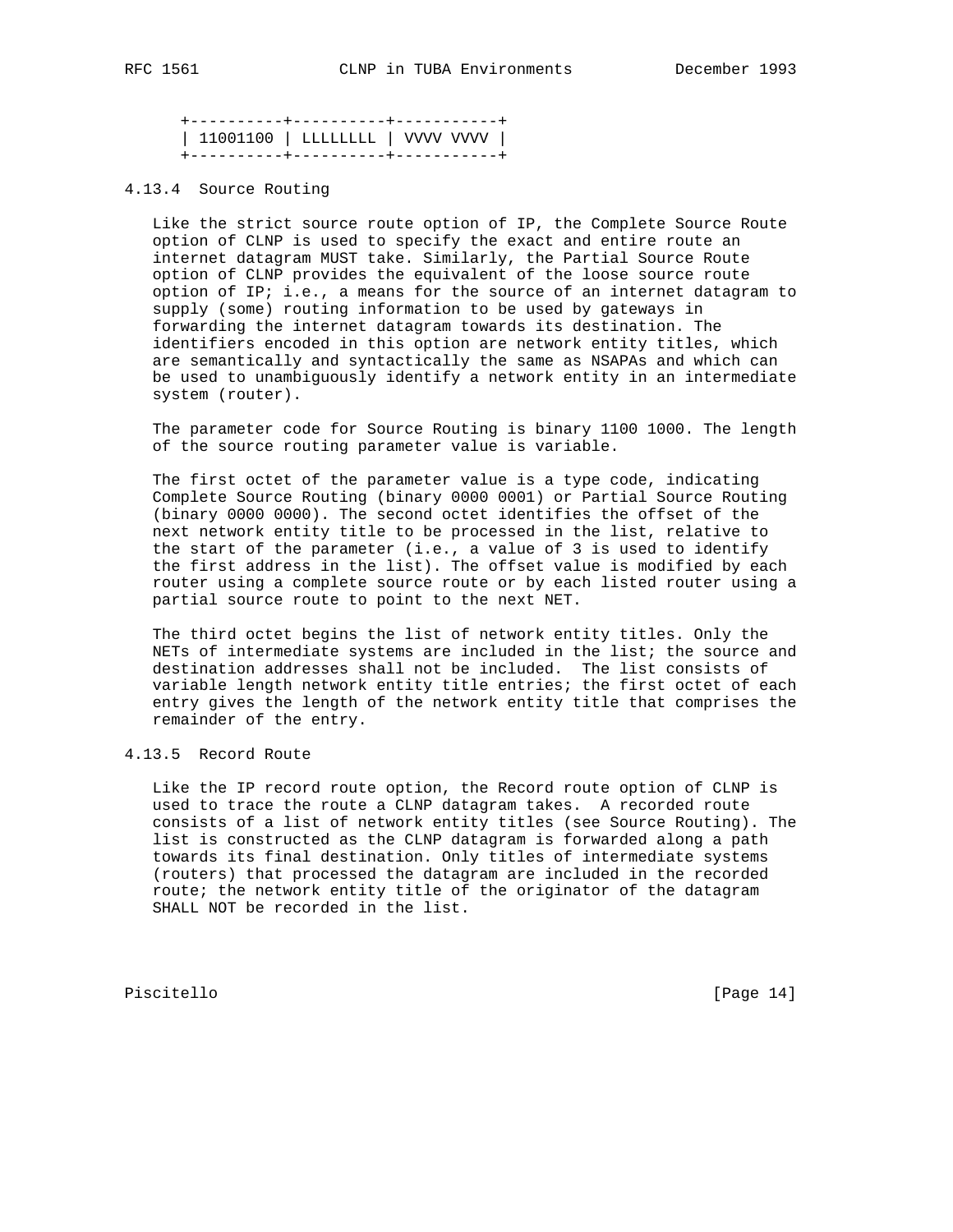The parameter code for Record Route is binary 1100 1011. The length of the record route parameter value is variable.

 The first octet of the parameter value is a type code, indicating Complete Recording of Route (0000 0001) or Partial Recording of Route (0000 0000). When complete recording of route is selected, reassembly at intermediate systems MAY be performed only when all fragments of a given datagram followed the same route; partial recording of route eliminates or "loosens" this constraint.

 The second octet identifies the offset where the next network entity title entry (see Source Routing) MAY be recorded (i.e., the end of the current list), relative to the start of the parameter. A value of 3 is used to identify the initial recording position. The process of recording a network entity title entry is as follows. A router adds the length of its network entity title entry to the value of record route offset and compares this new value to the record route list length indicator; if the value does not exceed the length of the list, entity title entry is recorded, and the offset value is incremented by the value of the length of the network entity title entry. Otherwise, the recording of route is terminated, and the router MUST not record its network entity title in the option. If recording of route has been terminated, this (second) octet has a value 255.

The third octet begins the list of network entity titles.

4.13.6 Timestamp

 [Note: There is no timestamp option in edition 1 of ISO/IEC 8473, but the option has been proposed and submitted to ISO/IEC JTC1/SC6.]

 The parameter code value 1110 1110 is used to identify the Timestamp option; the syntax and semantics of Timestamp are identical to that defined in IP.

 The Timestamp Option is defined in STD 5, RFC 791. The CLNP parameter code 1110 1110 is used rather than the option type code 68 to identify the Timestamp option, and the parameter value conveys the option length. Octet 1 of the Timestamp parameter value shall be encoded as the pointer (octet 3 of IP Timestamp); octet 2 of the parameter value shall be encoded as the overflow/format octet (octet 4 of IP Timestamp); the remaining octets shall be used to encode the timestamp list. The size is fixed by the source, and cannot be changed to accommodate additional timestamp information.

Piscitello [Page 15]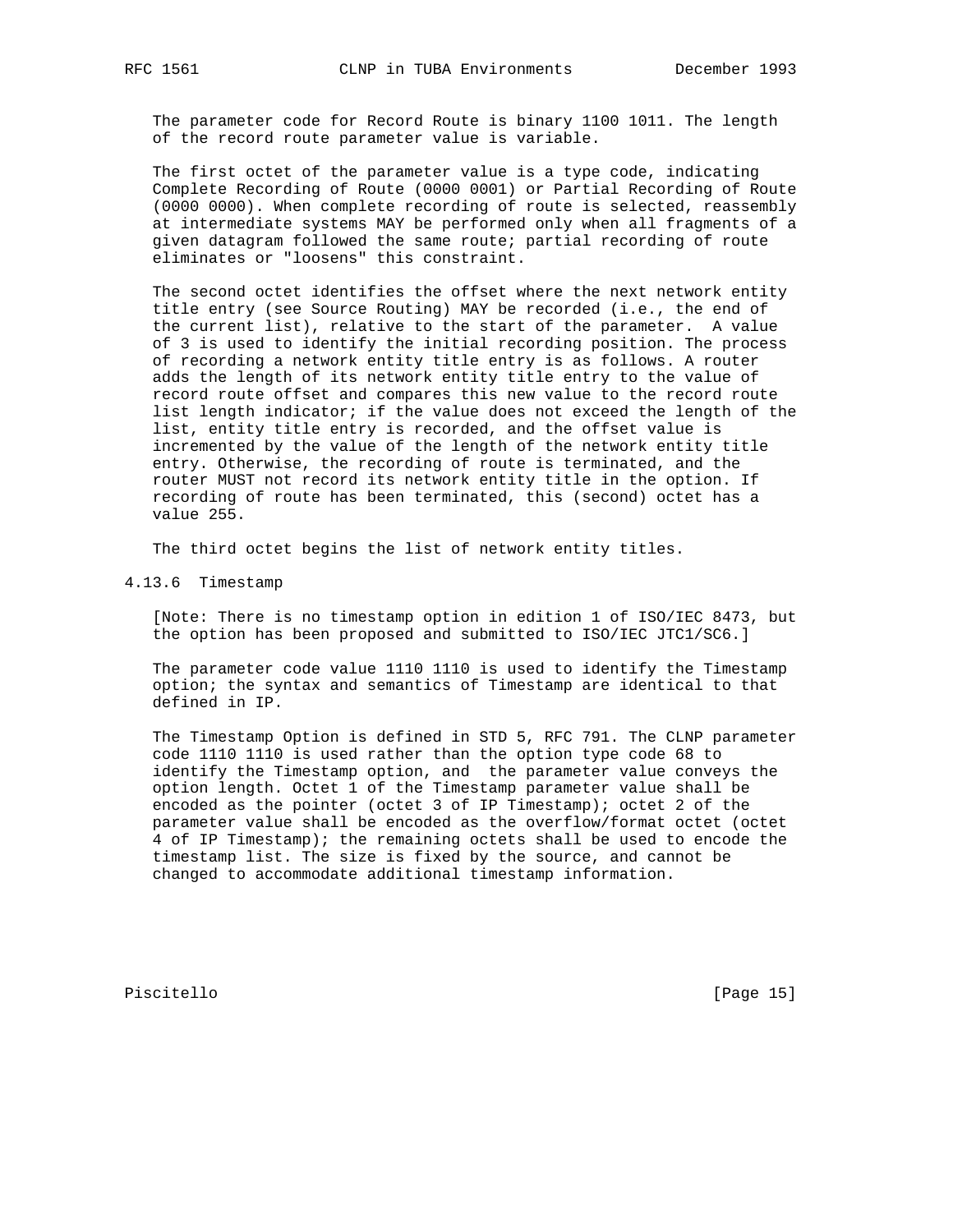|  |                      | 11101110  length   pointer oflw flg |
|--|----------------------|-------------------------------------|
|  | network entity title |                                     |
|  | timestamp            |                                     |
|  |                      |                                     |

5. Error Reporting and Control Message Handling

.

 CLNP and IP differ in the way in which errors are reported to hosts. In IP environments, the Internet Control Message Protocol (ICMP, [7]) is used to return (error) messages to hosts that originate packets that cannot be processed. ICMP messages are transmitted as user data in IP datagrams. Unreachable destinations, incorrectly composed IP datagram headers, IP datagram discards due to congestion, and lifetime/reassembly time exceeded are reported; the complete internet header that caused the error plus (at least) 8 octets of the segment contained in that IP datagram are returned to the sender as part of the ICMP error message. For certain errors, e.g., incorrectly composed IP datagram headers, the specific octet which caused the problem is identified.

 In CLNP environments, an unique message type, the Error Report type, is used in the network layer protocol header to distinguish Error Reports from CLNP datagrams. CLNP Error Reports are generated on detection of the same types of errors as with ICMP. Like ICMP error messages, the complete CLNP header that caused the error is returned to the sender in the data portion of the Error Report. Implementations SHOULD return at least 8 octets of the datagram contained in the CLNP datagram to the sender of the original CLNP datagram. Here too, for certain errors, the specific octet which caused the problem is identified.

 A summary of the contents of the CLNP Error Report, as it is proposed for use in TUBA environments, is illustrated in Figure 5-1:

Piscitello [Page 16]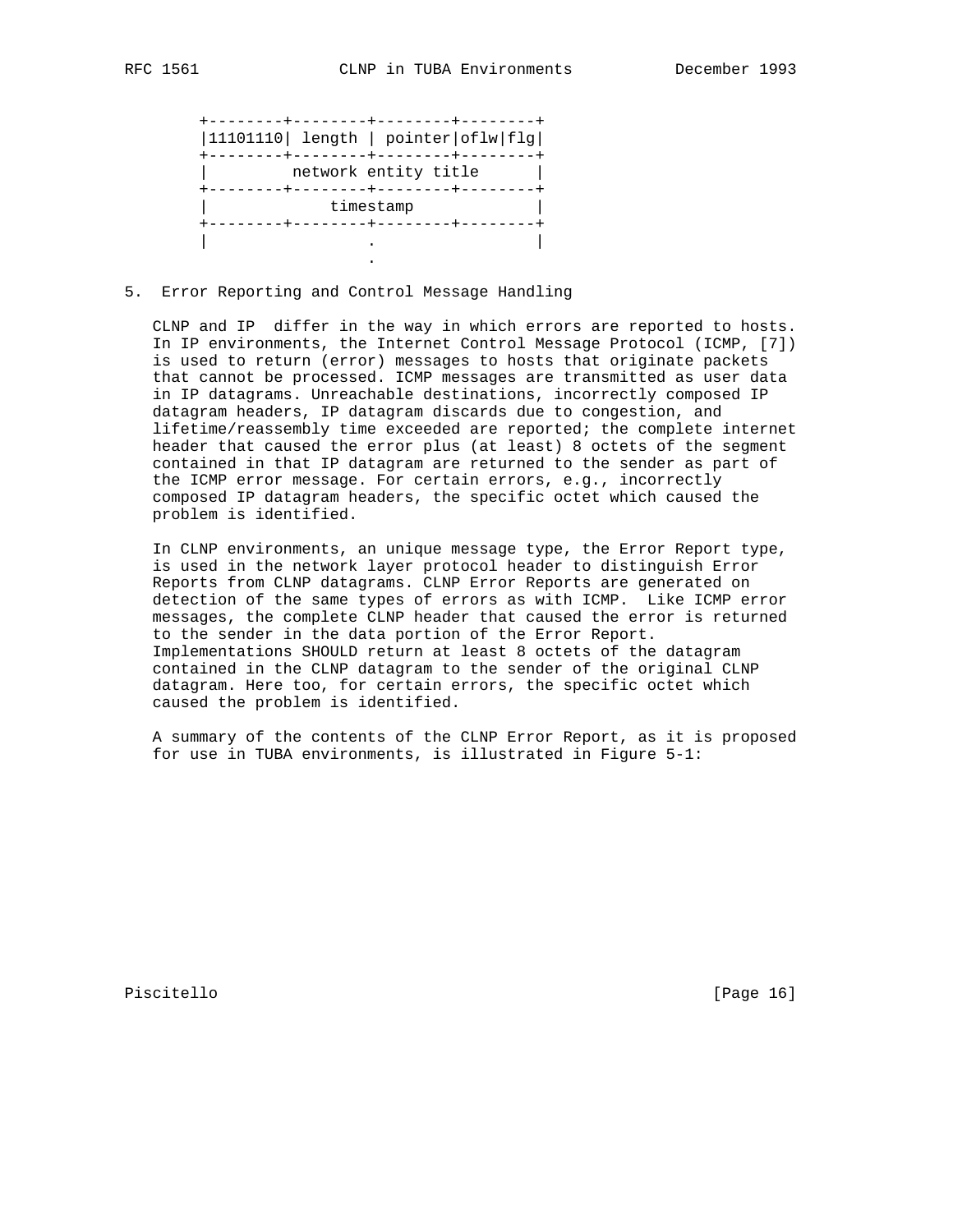$\cap$  $\overline{1}$  $\mathcal{D}$ 3 0 1 2 3 4 5 6 7 8 9 0 1 2 3 4 5 6 7 8 9 0 1 2 3 4 5 6 7 8 9 0 1 | NLP ID ........Data Link Header........ |Header Length | Version | Lifetime (TTL)| 000 | Type=ER | TOTAL Length of Error Report | Checksum Dest Addr Len | Destination Address... ... Destination Address... ... Destination Address... ... Destination Address... ... Destination Address... | PROTO field | Src Addr Len | Source Address... ... Source Address... ... Source Address... ... Source Address... ... Source Address... ... Source Address | Reason for Discard (type/len) |  $\vert$  1100 0001  $\vert$  0000 0010 Reason for Discard |<br>| code | pointer | Options... Options Data 

Note that each tick mark represents one bit position.

Figure 5-1. Error Report Format

Piscitello

[Page 17]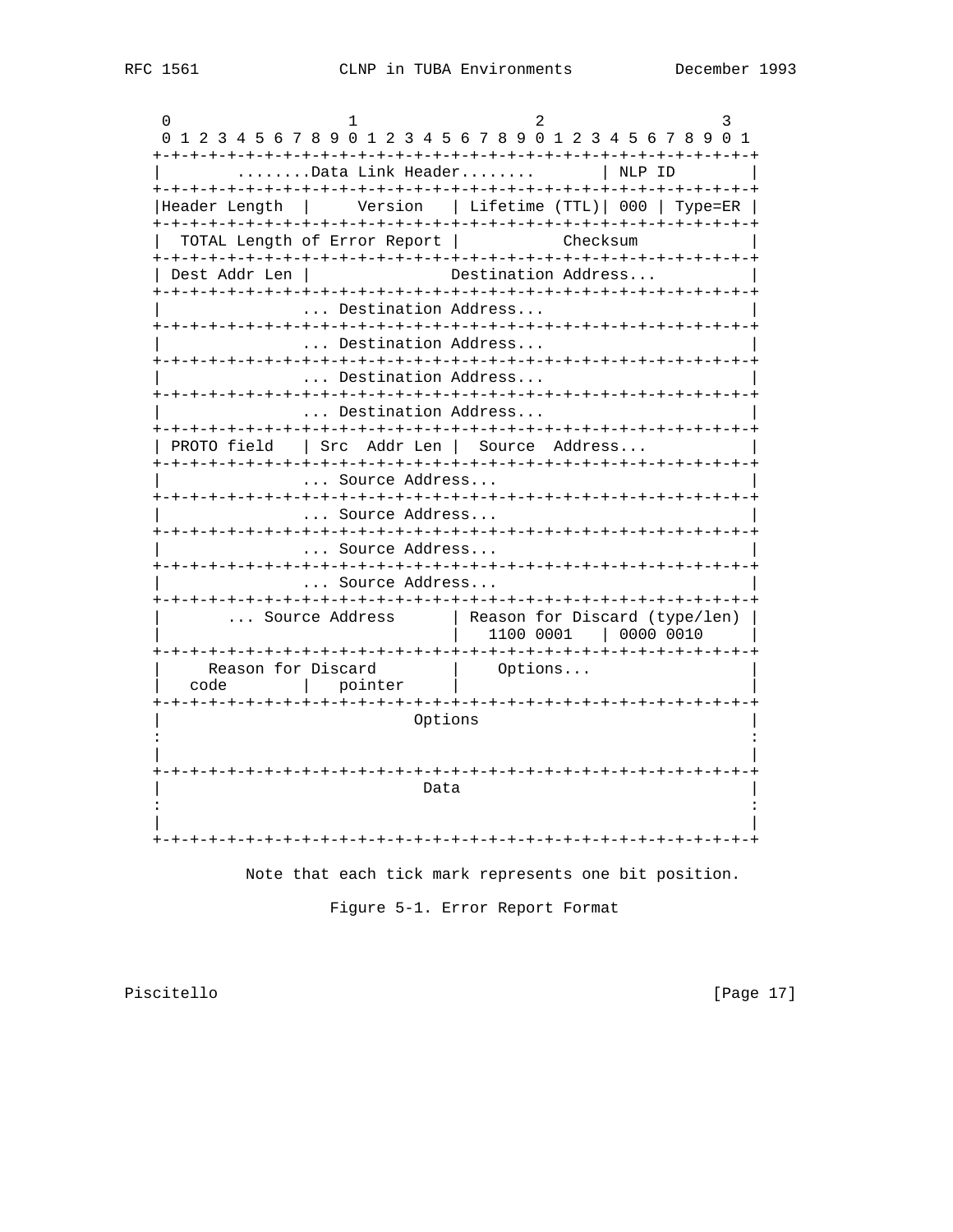5.1 Rules for processing an Error Report

 The following is a summary of the rules for processing an Error Report:

- \* An Error Report is not generated to report a problem encountered while processing an Error Report.
- \* Error Reports MAY NOT be fragmented (hence, the fragmentation part is absent).
- \* The Reason for Discard Code field is populated with one of the values from Table 5-1.
- \* The Pointer field is populated with number of the first octet of the field that caused the Error Report to be generated. If it is not possible to identify the offending octet, this field MUST be zeroed.
- \* If the Priority or Type of Service option is present in the errored datagram, the Error Report MUST specify the same option, using the value specified in the original datagram.
- \* If the Security option is present in the errored datagram, the Error Report MUST specify the same option, using the value specified in the original datagram; if the Security option is not supported by the intermediate system, no Error Report is to be generated (i.e., "silently discard" the received datagram).
- \* If the Complete Source Route option is specified in the errored datagram, the Error Report MUST compose a reverse of that route, and return the datagram along the same path.

Piscitello [Page 18]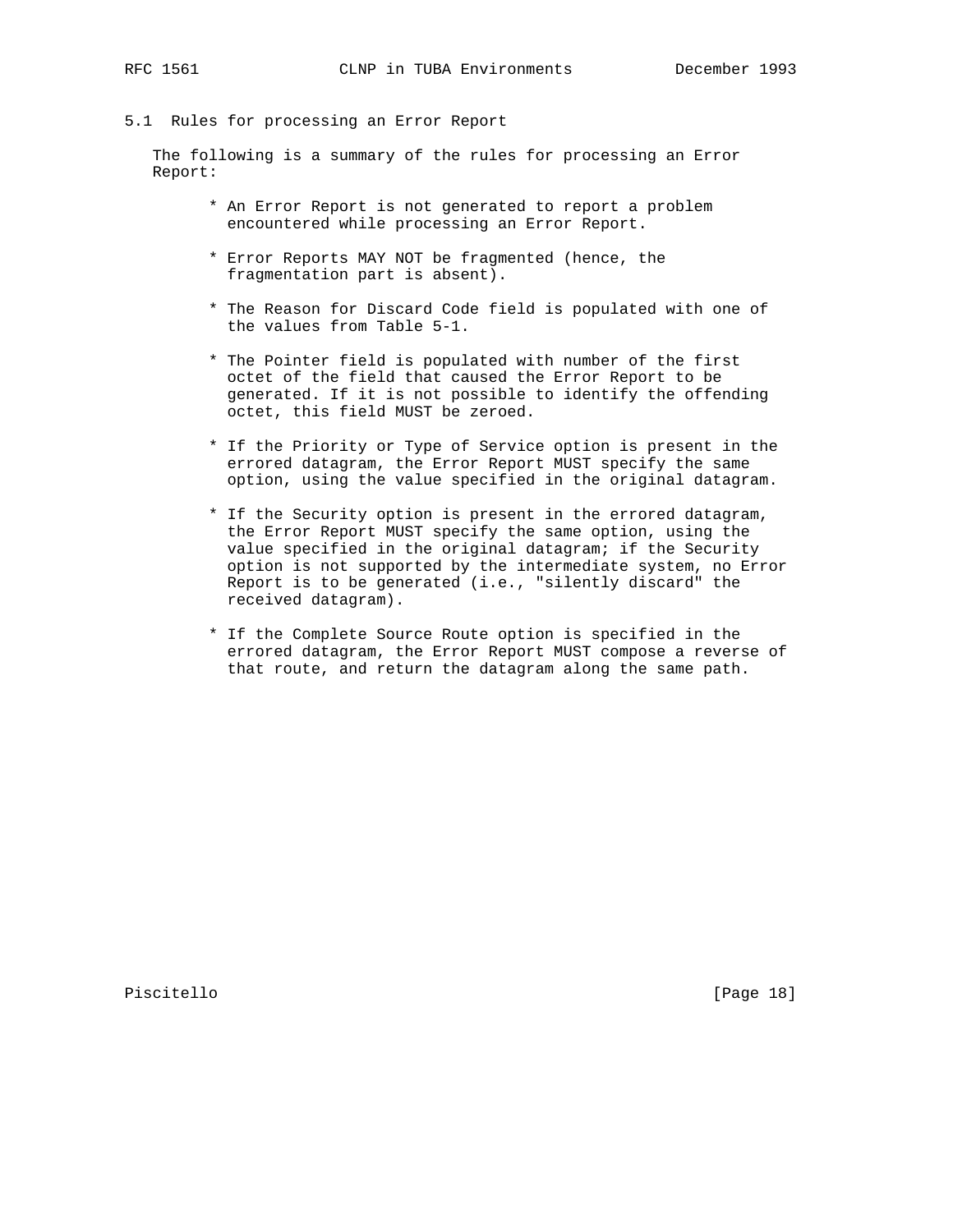5.2 Comparison of ICMP and CLNP Error Messages

 Table 5-1 provides a loose comparison of ICMP message types and codes to CLNP Error Type Codes (values in Internet decimal):

| CLNP Error Type Codes             |       | ICMP Message                          | (Type, Code) |  |
|-----------------------------------|-------|---------------------------------------|--------------|--|
| Reason not specified              | (0)   | Parameter Problem                     | (12, 0)      |  |
| Protocol Procedure Error          | (1)   | Parameter Problem                     | (12, 0)      |  |
| Incorrect Checksum                | (2)   | Parameter Problem                     | (12, 0)      |  |
| PDU Discarded--Congestion         | (3)   | Source Quench                         | (4, 0)       |  |
| Header Syntax Error               | (4)   | Parameter problem                     | (12, 0)      |  |
| Need to Fragment could not        | (5)   | Fraq needed, DF set                   | (3, 4)       |  |
| Incomplete PDU received           | (6)   | Parameter Problem                     | (12, 0)      |  |
| Duplicate Option                  | (7)   | Parameter Problem                     | (12, 0)      |  |
| Destination Unreachable           | (128) | Dest Unreachable, Net unknown (3, 0)  |              |  |
| Destination Unknown               | (129) | Dest Unreachable, host unknown (3, 1) |              |  |
| Source Routing Error              | (144) | Source Route failed                   | (3, 5)       |  |
| Source Route Syntax Error         | (145) | Source Route failed                   | (3, 5)       |  |
| Unknown Address in Src Route(146) |       | Source Route failed                   | (3, 5)       |  |
| Path not acceptable               | (147) | Source Route failed                   | (3, 5)       |  |
| Lifetime expired                  | (160) | TTL exceeded                          | (11, 0)      |  |
| Reassembly Lifetime Expired (161) |       | Reassembly time exceeded              | (11, 1)      |  |
| Unsupported Option                | (176) | Parameter Problem                     | (12, 0)      |  |
| Unsupported Protocol Version(177) |       | Parameter problem                     | (12, 0)      |  |
| Unsupported Security Option (178) |       | Parameter problem                     | (12, 0)      |  |
| Unsupported Src Rte Option        | (179) | Parameter problem                     | (12, 0)      |  |
| Unsupported Rcrd Rte (180)        |       | Parameter problem                     | (12, 0)      |  |
| Reassembly interference           | (192) | Reassembly time exceeded              | (11, 1)      |  |

Table 5-1. Comparison of CLNP Error Reports to ICMP Error Messages

 Note 1: The current accepted practice for IP is that source quench should not be used; if it is used, implementations MUST not return a source quench packet for every relevant packet. TUBA/CLNP implementations are encouraged to adhere to these guidelines.

 Note 2: There are no corresponding CLNP Error Report Codes for the following ICMP error message types: - Protocol Unreachable (3, 2) - Port Unreachable (3, 3)

 [Note: Additional error code points available in the ER type code block can be used to identify these message types.]

Piscitello [Page 19]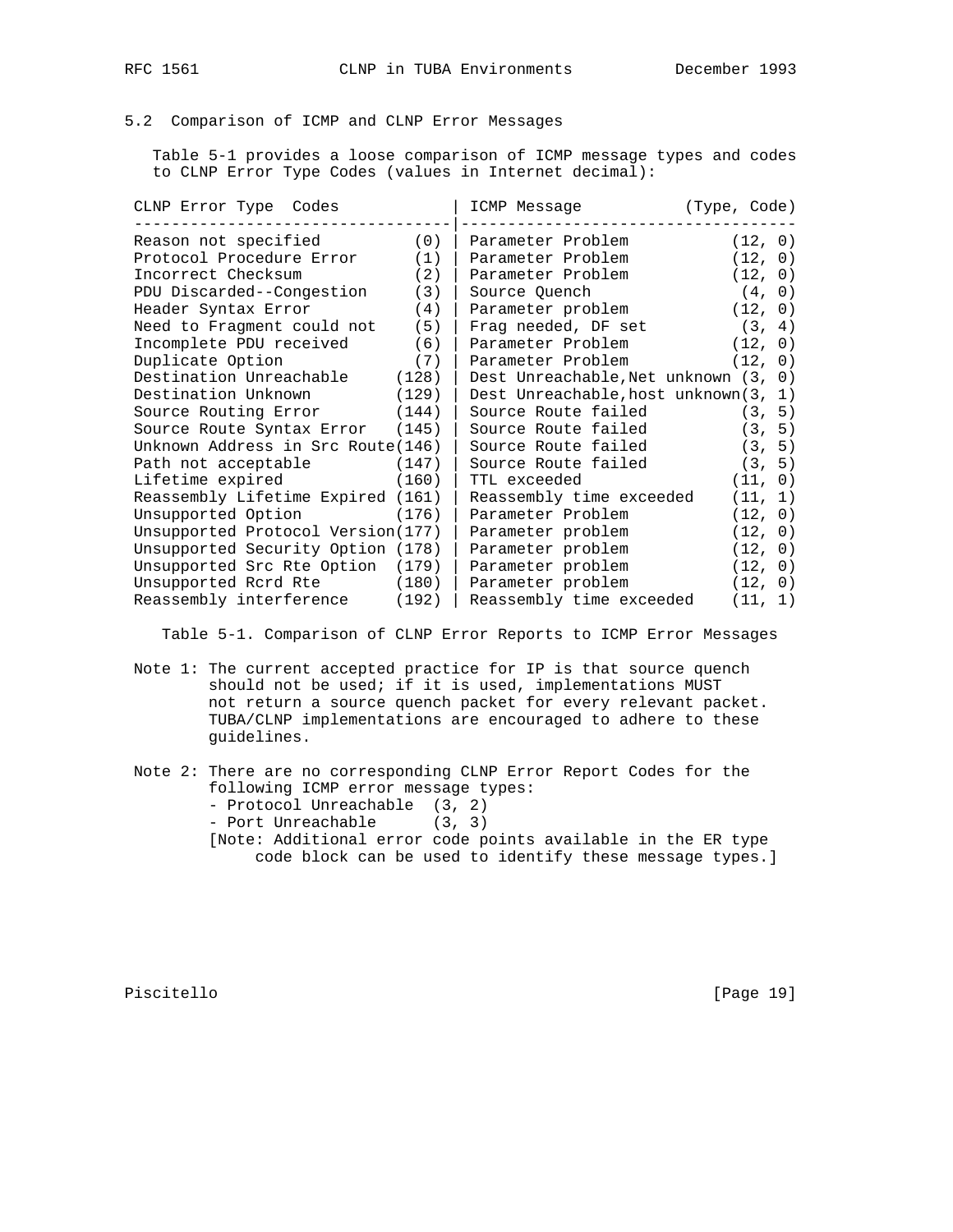## 6. Pseudo-Header Considerations

 A checksum is computed on UDP and TCP segments to verify the integrity of the UDP/TCP segment. To further verify that the UDP/TCP segment has arrived at its correct destination, a pseudo-header consisting of information used in the delivery of the UDP/TCP segment is composed and included in the checksum computation.

 To compute the checksum on a UDP or TCP segment prior to transmission, implementations MUST compose a pseudo-header to the UDP/TCP segment consisting of the following information that will be used when composing the CLNP datagram:

- \* Destination Address Length Indicator
- \* Destination Address (including PROTO field)
- \* Source Address Length Indicator
- \* Source Address (including Reserved field)
- \* A two-octet encoding of the Protocol value
- \* TCP/UDP segment length

 If the length of the {source address length field + source address + destination address field + destination address } is not an integral number of octets, a trailing 0x00 nibble is padded. If GOSIP compliant NSAP addresses are used, this never happens (this is known as the Farinacci uncertainty principle). The last byte in the Destination Address has the value 0x06 for TCP and 0x11 for UDP, and the Protocol field is encoded 0x0006 for TCP and 0x0011 for UDP. If needed, an octet of zero is added to the end of the UDP/TCP segment to pad the datagram to a length that is a multiple of 16 bits.

 [Note: the pseudoheader is encoded in this manner to expedite processing, as it allows implementations to grab a contiguous stream of octets beginning at the destination address length indicator and terminating at the final octet of the source address; the PROTOCOL field is present to have a consistent representation across IPv4 and CLNP/TUBA implementations.]

Piscitello [Page 20]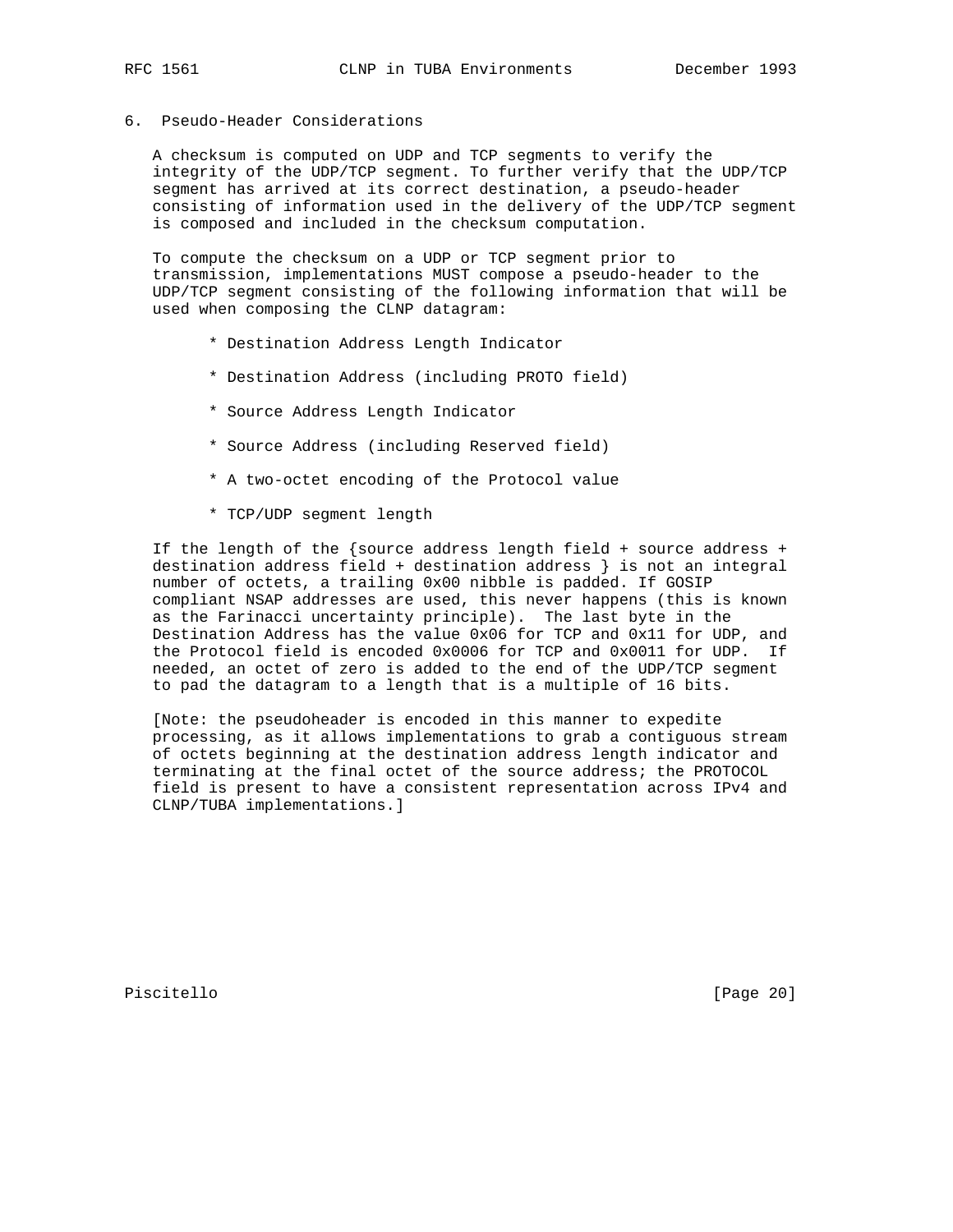Figure 6-1 illustrates the resulting pseudo-header when both source and destination addresses are maximum length.

| 23456789               | $\Omega$<br>$\mathbf{1}$                | 234567890123456789  |                 | $\cap$<br>$\mathbf{1}$ |
|------------------------|-----------------------------------------|---------------------|-----------------|------------------------|
|                        |                                         |                     |                 |                        |
| Dest Addr Len          |                                         | Destination Address |                 |                        |
|                        |                                         |                     |                 |                        |
|                        | Destination Address                     |                     |                 |                        |
|                        |                                         |                     |                 |                        |
|                        | Destination Address                     |                     |                 |                        |
|                        |                                         |                     |                 |                        |
|                        | Destination Address                     |                     |                 |                        |
|                        | Destination Address                     |                     |                 |                        |
|                        | -+-+-+-+-+-+-+-+-+-+-+-+-+-+-+-+-+-+-+- |                     | -+-+-+-+-+-+-+- |                        |
| (PROTO)                | Addr Len<br>Src                         | Source              | Address         |                        |
|                        |                                         |                     |                 |                        |
|                        | Source Address                          |                     |                 |                        |
|                        |                                         |                     |                 |                        |
|                        | Source Address                          |                     |                 |                        |
|                        |                                         |                     |                 |                        |
|                        | Source Address                          |                     |                 |                        |
|                        | Source Address                          |                     |                 |                        |
|                        |                                         |                     |                 |                        |
|                        | (Reserved)                              | Protocol            |                 |                        |
|                        | +-+-+-+-+-+-+-+-+-+-+-+-+-+-+-          | +-+-+-+-+-+-+       | -+-+-+-+-+      |                        |
| UDP/TCP segment length |                                         |                     |                 |                        |
|                        | -+-+-+-+-+-+-+-+-+-+-+-+-+-+-+-+-       |                     |                 |                        |

Figure 6-1. Pseudo-header

7. Security Considerations

 ISO CLNP is an unreliable network datagram protocol, and is subject to the same security considerations as Internet Protocol ([5], [8]); methods for conveying the same security handling information recommended for IP are described in Section 4.13.1, Security Option.

Piscitello [Page 21]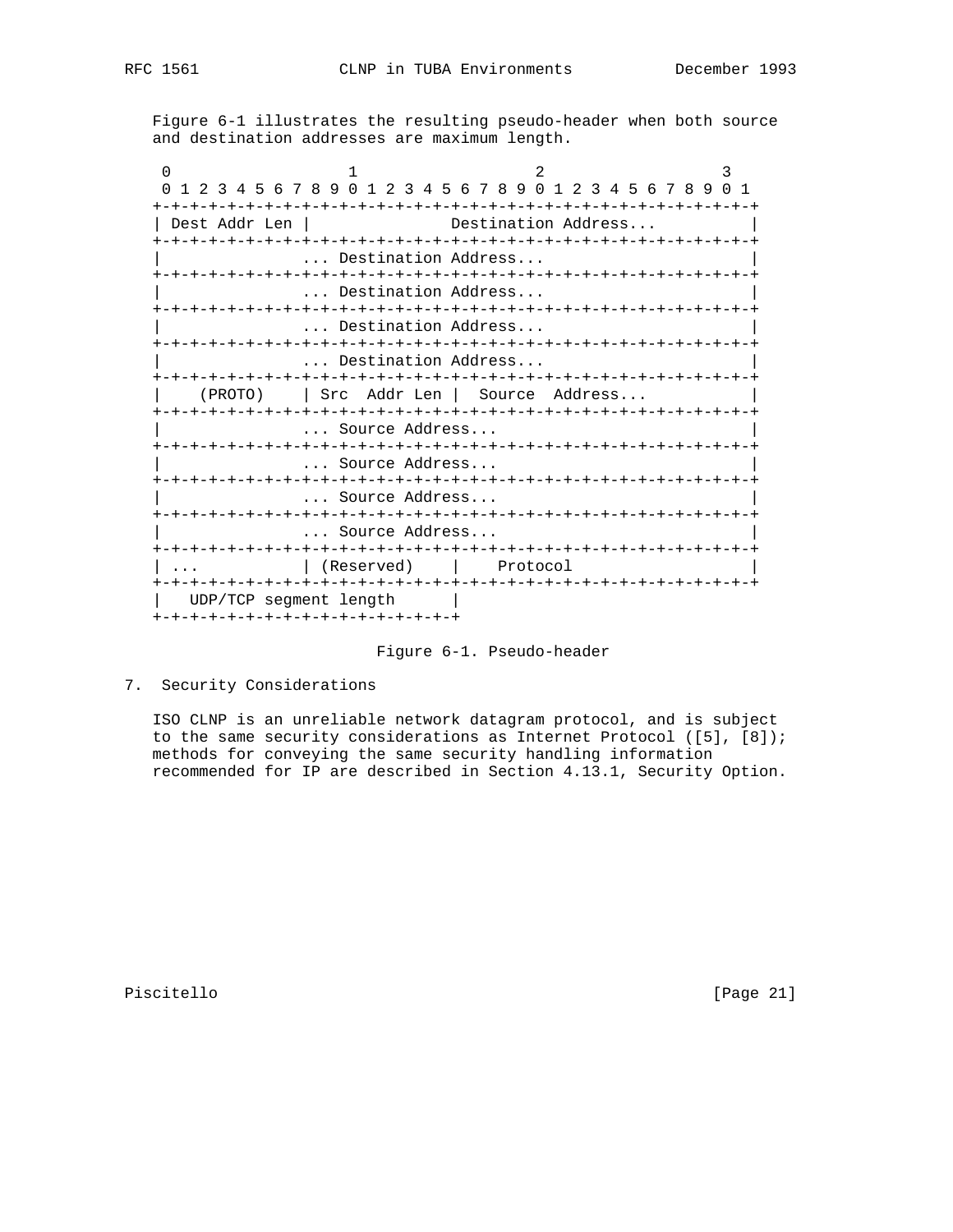8. Author's Address

 David M. Piscitello Core Competence 1620 Tuckerstown Road Dresher, PA 19025

 Phone: 215-830-0692 EMail: wk04464@worldlink.com

- 9. References
	- [1] ISO/IEC 8473-1992. International Standards Organization -- Data Communications -- Protocol for Providing the Connectionless Network Service, Edition 2.
	- [2] Callon, R., "TCP/UDP over Bigger Addresses (TUBA)", RFC 1347, Internet Architecture Board, May 1992.
	- [3] Postel, J., "Transmission Control Protocol (TCP)", STD 7, RFC 793, USC/Information Sciences Institute, September 1981.
	- [4] Postel, J., "User Datagram Protocol (UDP)", STD 6, RFC 768, USC/Information Sciences Institute, September 1981.
	- [5] Postel, J., "Internet Protocol (IP)", STD 5, RFC 791, USC/Information Sciences Institute, September 1981.
	- [6] Chapin, L., "ISO DIS 8473, Protocol for Providing the Connectionless Network Service", RFC 994, March 1986.
	- [7] Postel, J., "Internet Control Message Protocol (ICMP)", STD 5, RFC 792, USC/Information Sciences Institute, September 1981.
	- [8] Braden, R., Editor, "Requirements for Internet Hosts Communication Layers", STD 3, RFC 1122, Internet Engineering Task Force, October 1989.
	- [9] Hagens, R., "An Echo Function for ISO 8473", RFC 1139, IETF-OSI Working Group, May 1993.
	- [10] Sklower, K., "Improving the Efficiency of the ISO Checksum Calculation" ACM SIGCOMM CCR 18, no. 5 (October 1989):32-43.
	- [11] ISO/IEC 8348-1992. International Standards Organization--Data Communications--OSI Network Layer Service and Addressing.

Piscitello [Page 22]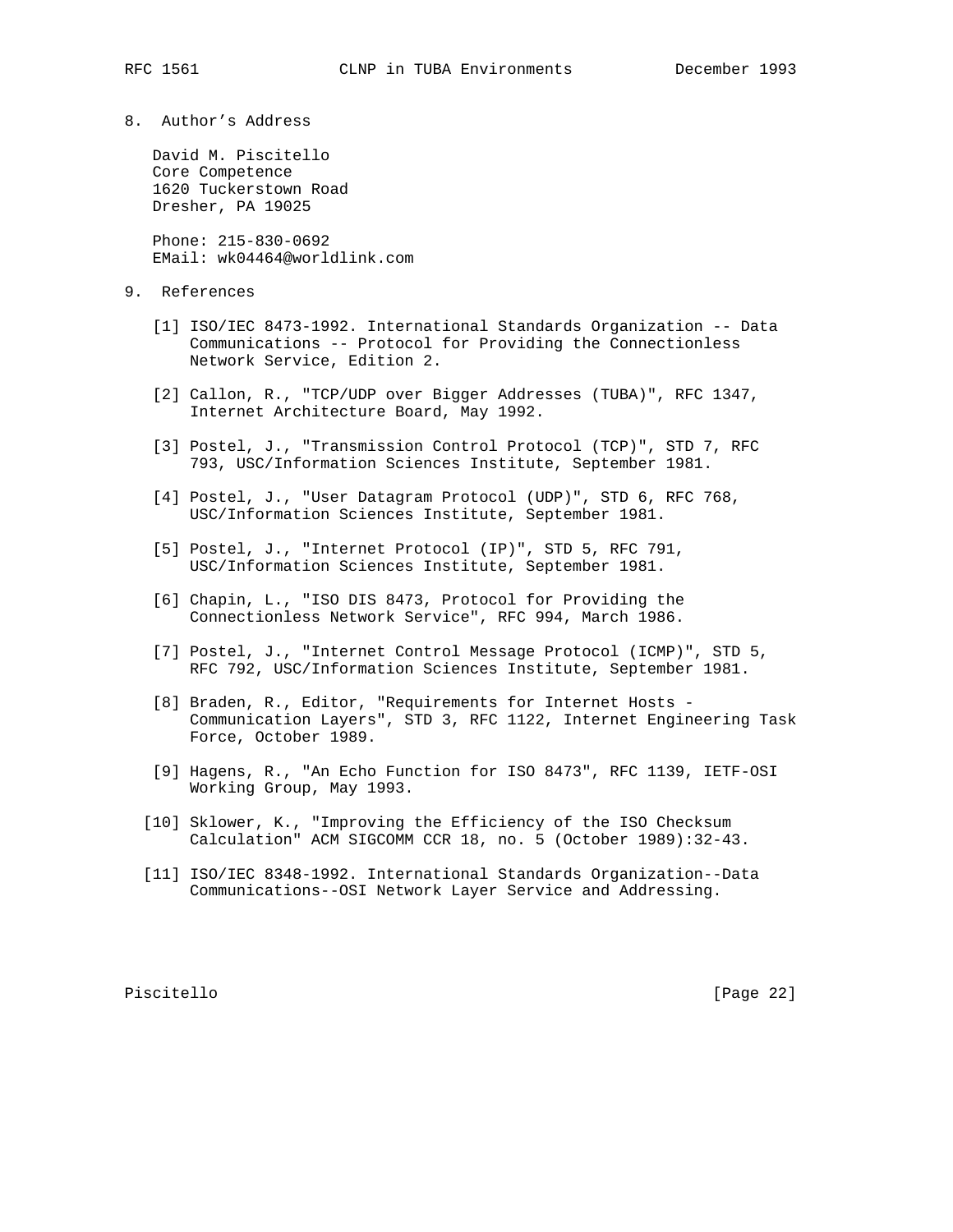- [12] Callon, R., Gardner, E., and R. Hagens, "Guidelines for OSI NSAP Allocation in the Internet", RFC 1237, NIST, Mitre, DEC, July 1991.
- [13] Piscitello, D., "Assignment of System Identifiers for TUBA/CLNP Hosts", RFC 1526, Bellcore, September 1993.
- [14] ISO/IEC 9542:1988/PDAM 1. Information Processing Systems -- Data Communications -- ES/IS Routeing Protocol for use with ISO CLNP -- Amendment 1: Dynamic Discovery of OSI NSAP Addresses by End Systems.
- [15] Reynolds, J., and J. Postel, "Assigned Numbers", STD 2, RFC 1340 USC/Information Sciences Institute, July 1992.
- [16] Kent, S., "Security Option for IP", RFC 1108, BBN Communications, November 1991.

Piscitello [Page 23]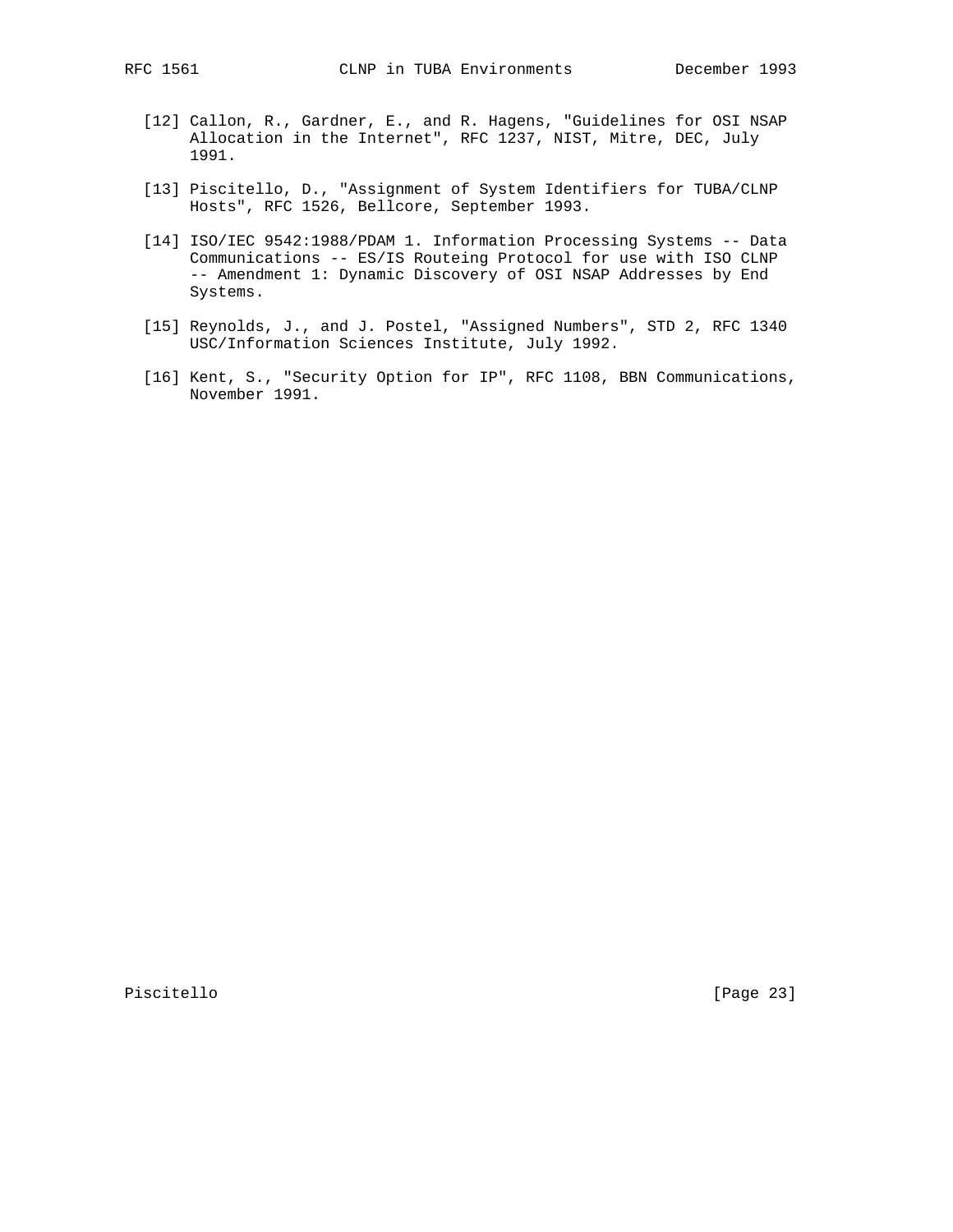Appendix A. Checksum Algorithms (from ISO/IEC 8473)

Symbols used in algorithms:

| c0, c1 | variables used in the algorithms             |
|--------|----------------------------------------------|
|        | position of octet in header (first           |
|        | $octet$ is $i=1$ )                           |
| Bi     | value of octet i in the header               |
| n      | position of first octet of checksum (n=8)    |
| L      | Length of header in octets                   |
| X      | Value of octet one of the checksum parameter |
| v      | Value of octet two of the checksum parameter |
|        |                                              |

Addition is performed in one of the two following modes:

- \* modulo 255 arithmetic;
- \* eight-bit one's complement arithmetic;

 The algorithm for Generating the Checksum Parameter Value is as follows:

- A. Construct the complete header with the value of the checksum parameter field set to zero; i.e., c0 <- c1 <- 0;
- B. Process each octet of the header sequentially from i=1 to L by:
	- $*$  c0 <- c0 + Bi
	- \*  $c1$  <-  $c1$  +  $c0$
- C. Calculate X, Y as follows:
	- \* X <-  $(L 8)(c0 c1)$  modulo 255
	- \*  $Y \leftarrow (L 7)(-C0) + C1$
- D. If  $X = 0$ , then  $X < -255$
- E. If  $Y = 0$ , then  $Y < -255$
- F. place the values of X and Y in octets 8 and 9 of the header, respectively

 The algorithm for checking the value of the checksum parameter is as follows:

Piscitello [Page 24]